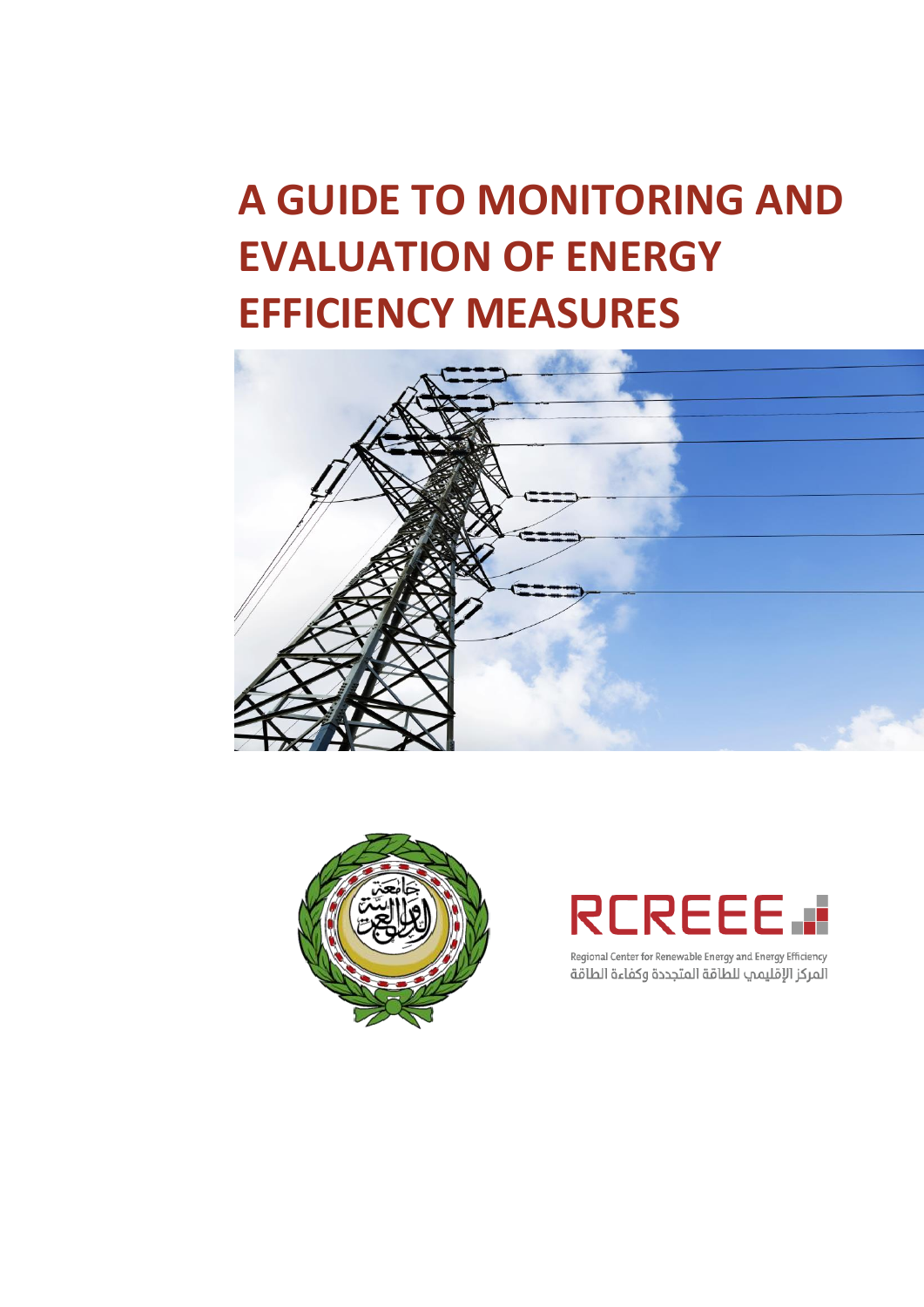#### **About the League of Arab States**

The League of Arab States is a regional intergovernmental organisation of 22 Arab member states. It was established in Cairo on 22 March 1945. The League's main goal is to "draw closer the relations between Member States and co-ordinate collaboration between them, to safeguard their independence and sovereignty, and to consider in a general way the affairs and interests of the Arab countries". The League of Arab States facilitates political, economic, cultural, scientific and social programmes designed to promote the interests of the Arab world. It has served as a forum to coordinate policy positions and to deliberate on matters of common concern.

The Arab Ministerial Council of Electricity (AMCE) was established by the League of Arab States in 1993 as a council in charge of overlooking issues related to the production, transmission and distribution of electricity as well as renewable energy and energy efficiency. The objective of the council is promoting cooperation and coordination and aligning polices among the Arab states to enhance the use of renewable energy and energy efficiency. www.las.int

#### **About RCREEE**

The Regional Center for Renewable Energy and Energy Efficiency (RCREEE) is an independent not-forprofit regional organization that aims to enable and increase the adoption of renewable energy and energy efficiency practices in the Arab region. RCREEE teams with regional governments and global organizations to initiate and lead clean energy policy dialogues, strategies, technologies and capacity development in order to increase Arab states' share of tomorrow's energy. RCREEE is committed to tackle each country's specific needs and objectives through collaborating with Arab policy makers, businesses, international organizations and academic communities in key work areas: capacity development and learning, policies and regulations, research and statistics, and technical assistance. The center is also involved in various local and regional projects and initiatives that are tailored to specific objectives. Having today sixteen Arab countries among its members, RCREEE strives to lead renewable energy and energy efficiency initiatives and expertise in all Arab states based on five core strategic impact areas: facts and figures, policies, people, institutions, and finance. RCREEE is financed through its member state contributions, government grants provided by Germany through the German Development Cooperation (GIZ) GmbH, Egypt through the New and Renewable Energy Authority (NREA) and selected fee-for-service contracts. www.rcreee.org

#### **Acknowledgement**

This report was commissioned by the League of Arab States, and produced by RCREEE. The authors is Lina Idris with supervision of Ashraf Kraidy and with additional coordination and editing by Maged Mahmoud, Amer Barghouth, Hussam Alherafi, and Mohamad Mahgoub. RCREEE would like to acknowledge the valuable comments and guidance from the members of Energy Efficiency Working Group at the League of Arab States, chaired by Ali Ashoor Abdullatif.

#### **Disclaimer**

This report was conducted by the Regional Center for Renewable Energy and Energy Efficiency (RCREEE). The opinions expressed in this report do not necessarily reflect those of RCREEE or its member states. Reference to any specific product, service, process, or method does not constitute an implied or expressed recommendation or endorsement for it. Further, RCREEE makes no warranties or representations, expressed or implied, as to the fitness for particular purpose or merchantability of any product, apparatus, or service, or the usefulness, completeness, or accuracy of any processes, methods, or other information contained, described, disclosed, or referred to in this report. RCREEE makes no representation that the use of any product, apparatus, process, method, or other information will not infringe privately owned rights and will assume no liability for any loss, injury, or damage resulting from, or occurring in connection with, the use of information contained, described, disclosed, or referred to in this report.

*Cairo, December 2014*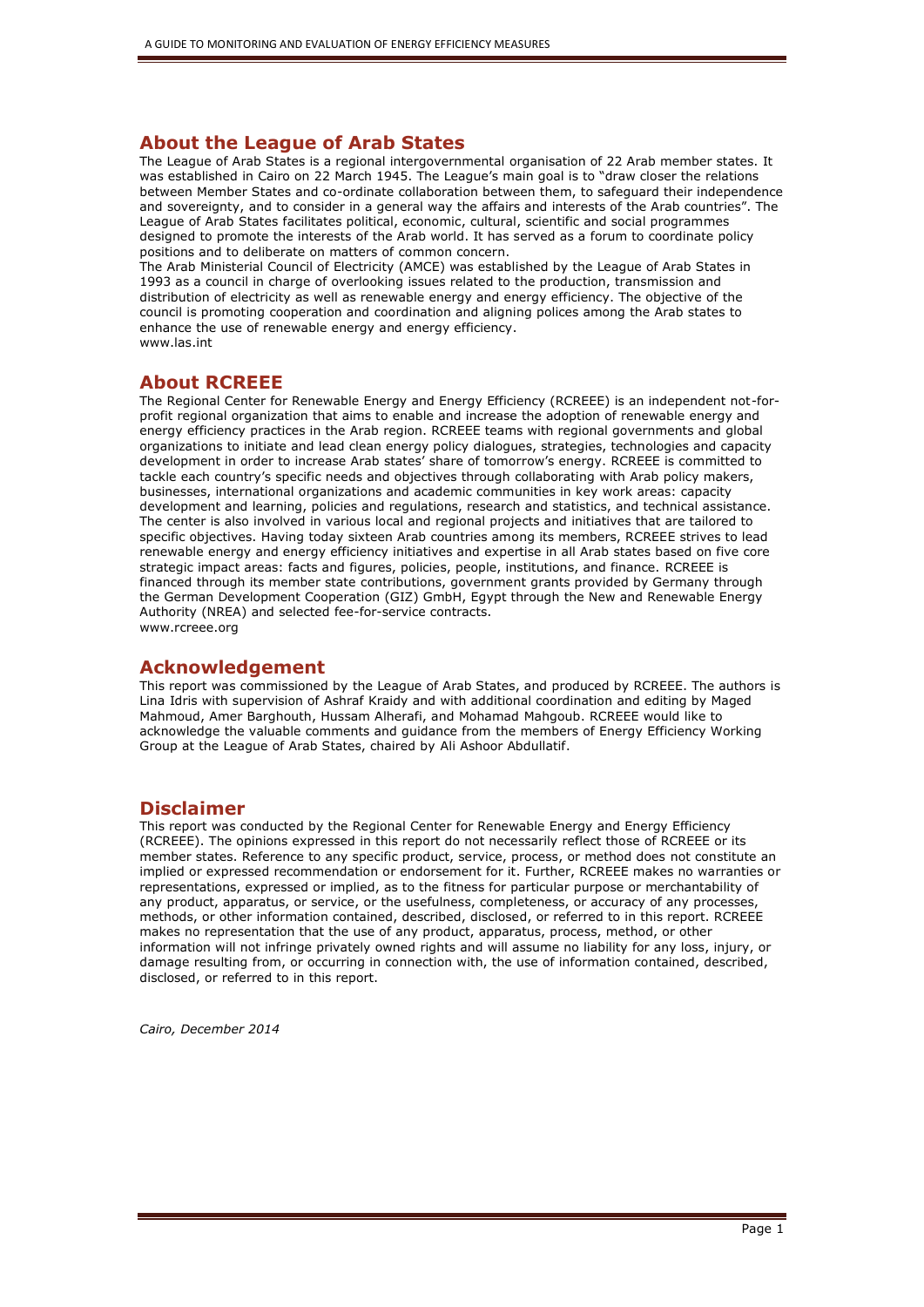## **Contents:**

## **1. Introduction**

**2. Measure Design (Ex-Ante) Evaluation**

## **3. Post-Ex Monitoring and Evaluation (M&V)**

- 3.1 Monitoring and evaluation definition
- 3.2 Basis of analyses
- 3.3 Calculations methodology

## **4. Energy Efficiency Measures Evaluation Template**

# **4.1 Replacing regular inefficient lamps with more efficient lamps**

- Introduction
- Ouestionnaire
- Calculations
- Recommendations

## **4.2 Solar water heaters (SWH) for domestic use:**

- Introduction
- Questionnaire
- Calculations
- Recommendations

## **4.3 Standards and labeling :**

- Introduction
- Questionnaire
- Calculations
- Recommendations

## **4.4 Street lighting**

- Introduction
- Questionnaire
- Calculations
- Recommendations

## **5. References**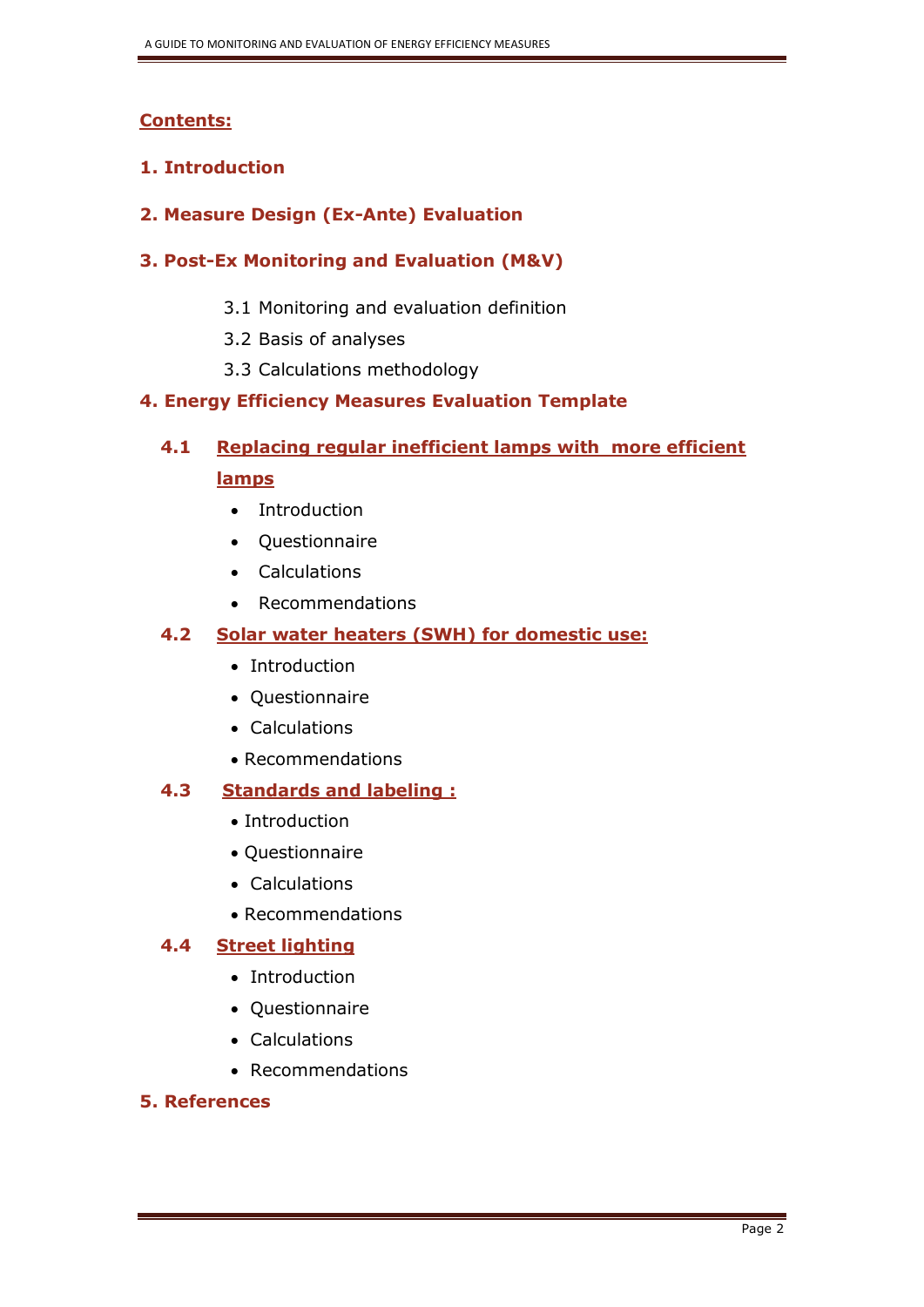## **1 Introduction**

The National Energy Efficiency Action Plan (NEEAP) is a planning tool to bring about market transformation towards energy efficiency, through the setting of measures. A well designed NEEAP ensures the availability of information to the relevant stakeholders

The overall design of a NEEAP should incorporate the following sections:

- EE indicative targets
- Suitable measures to achieve the targets
- An assigned responsible entity

When drafting the NEEAP, it is important to consider monitoring and evaluation at all stages of the process. Measures are grouped as per sectors. The most common sectors of electricity consumption are Residential, Industrial and commercial/Tertiary.

This guide has been prepared to accompany the document " The Arab Guidelines for Improving Electricity Efficiency and Rationalizing its Consumption at the End User." It contains several examples of NEEAP measures to assist authorities in the design, monitoring, and evaluation of their NEEAPs. It must be noted that some measures that are RE-related were included in this Guide. This may be justified by the fact that implementing these measures has essentially the same effects and behavior characteristics to EE measures. Implementing Solar Water Heaters is a typical example, and has been included in this methodology as such.

# **2 Design (Ex-Ante) evaluation**

## **2.1 Why conduct design evaluation?**

The NEEAP mentions electricity savings target to be achieved by the end of a certain period (the year 2020 according to the Arab guidelines). It is important to conduct design evaluation in order to assess the general design and structure of EE measures, i.e, whether they are designed in a way to achieve the stated targets.

## **2.2 What should be included when looking at measures?**

First and foremost, countries should carry out research on existing measures, legislations, strategic plans, national plans, projects and proposals related to EE that have been conducted in the past or submitted recently.

Based upon these documents, we can ask following questions: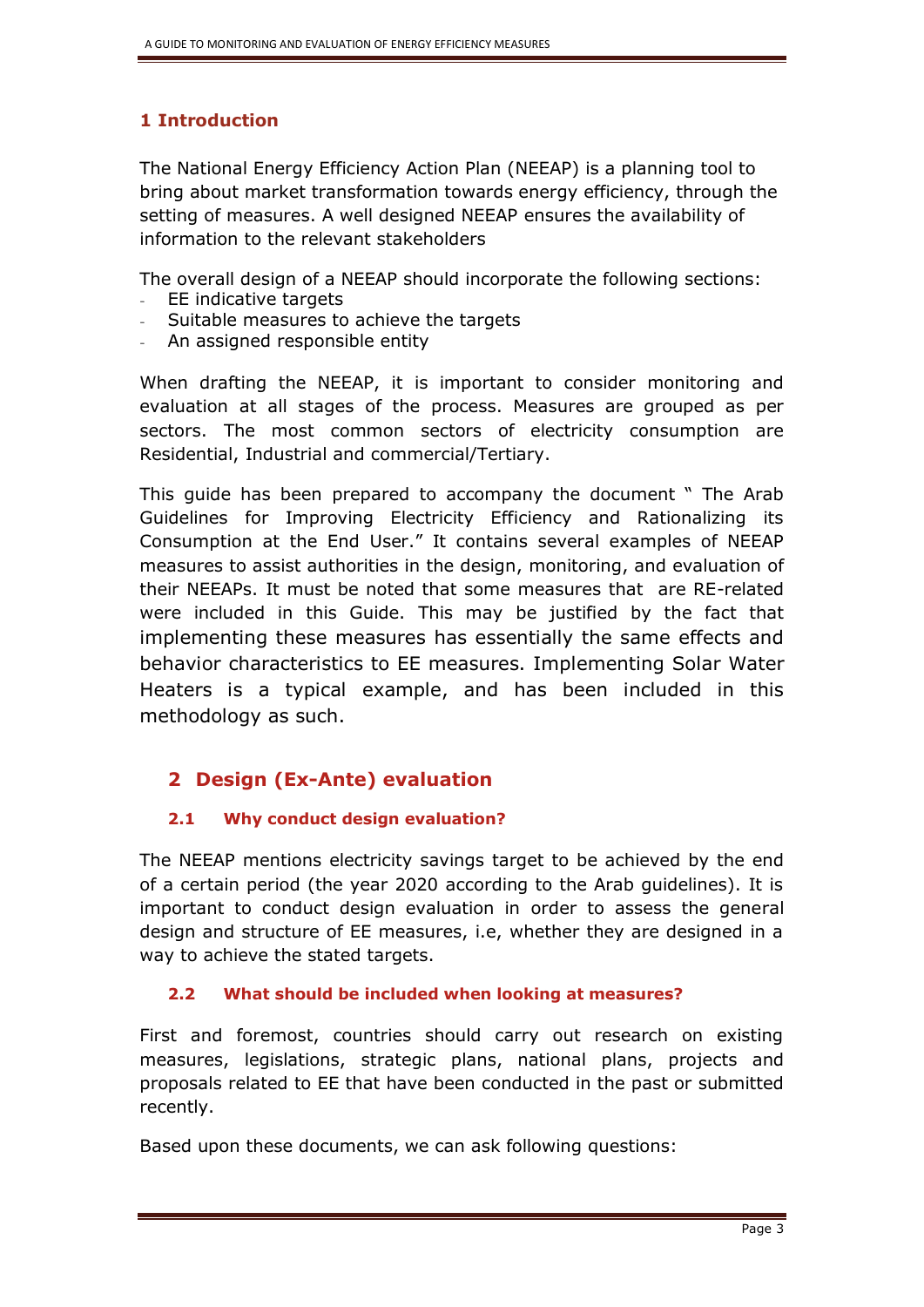The below list represents the sections to be developed when describing the measures in details. It can be used as diagnostic tool to ensure that measures are SMART (Specific, Measureable, Achievable, Realistic, Timebound) and contain a relevant amount of information for stakeholders to benefit from:

| 1                       | Title of the measure          |
|-------------------------|-------------------------------|
| $\overline{2}$          | Objectives                    |
| 3                       | Description of the measure    |
| $\overline{\mathbf{4}}$ | <b>Implementing agency</b>    |
| 5                       | Stakeholders involved         |
| 6                       | Target group                  |
| $\overline{\mathbf{z}}$ | Program cost                  |
| 8                       | Total resource cost           |
| 9                       | Cost/KWh saved                |
| 10                      | <b>Reduction of subsidies</b> |
| 11                      | Source of funding             |
| 12                      | <b>Financial instruments</b>  |
| 13                      | Awareness                     |
| 14                      | Monitoring & Evaluation       |

## **2.2.1 Title of the measure**

The title must be synthetic and clear. Does the reader understand the general idea of the measure at a glance? Is it easy to remember?

## **2.2.2 Objectives**

The statement to be definitely avoided is "Saving electricity". All savings measures lead to electricity savings, but this is not the ultimate reason why we wish to implement them. The objective should have a long-term viable transformative effect. The following questions can be asked:

- Is there a market component which we wish to develop?

- Do we want to bring about a change in behaviour at the consumer level?

- What is the bigger strategic vision of implementing this measure?

## **2.2.3 Description of the measure**

The objective needs to be supported by number of activities, which are detailed as being SMART. The desired results of the implementation of the measure can be described by a certain percentage (or number) by a certain date.

- What is the current market situation?
- Are there any barriers that need to be overcome before/while/after implementation of the measure in order to obtain the expected results?
- What technology is intended to be used?
- Justify why this specific technology is the most convenient in comparison to currently used technologies (if any).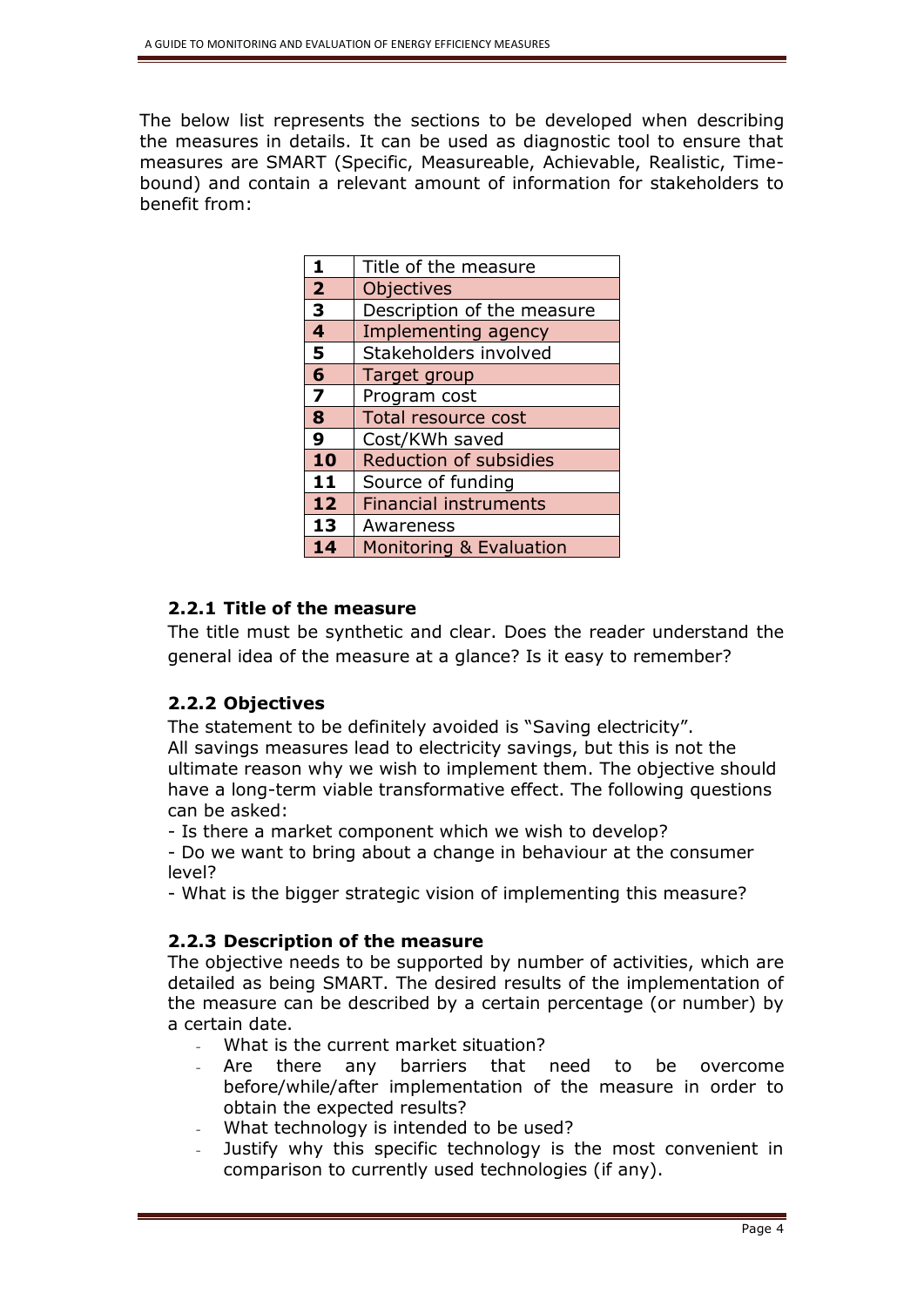- Justify choice of the chosen technology with respect to existing alternative technologies.
- How do we intend to certify the quality of the products involved (if any)?
- Is a target plan put in place? The NEEAP evaluation is carried out on a yearly basis.

## **2.2.4 Implementing agency**

The implementing agency is the one in charge of making sure the measure is set up and achieves its goals. The implementing agency should be able to carry out monitoring and evaluation at a later phase, and is held accountable for the measure progress.

- Who is going to carry out the actual implementation?
- Is there a single designated responsible person or contact? If yes, who is it, and what are he/her roles and responsibilities?
- Is it clear who which entity is designated as the implementing agency?

## **2.2.5 Stakeholders involved**

Other Partners involved in implementing of the EE measures in a supportive role or negatively or positively affected by the measure

## **2.2.6 Target group**

Target groups are the groups which are going to be directly affected or impacted as a result of the measure being implemented.

This should be considered carefully, taking into consideration which phase of the measure is being dealt with. A measure might impact a target group at the beginning phase, and impact a different target group at the maturity phase of implementation.

- What stage are we implementing the measure at?
- Who is directly involved at this point in time?
- What will be the long-term impact of the measure after a month, year, two years (time specific) period and on which target group?
- Is there a categorization of the target group, i.e. sub-group? Factors which could affect categorization could be socio-economical, climatic, geographical location, demographic etc.

## **2.2.7 Program cost**

What is the cost of the program? The amount required to implement the program, except financial contributions and investments by the target group (beneficiaries).

Does the program cost include a budget for awareness raising and capacity building activities?

## **2.2.8 Total resource cost**

- Program costs plus, if applicable, contributions by beneficiaries
- Does the total resource cost include all costs relating to the measure?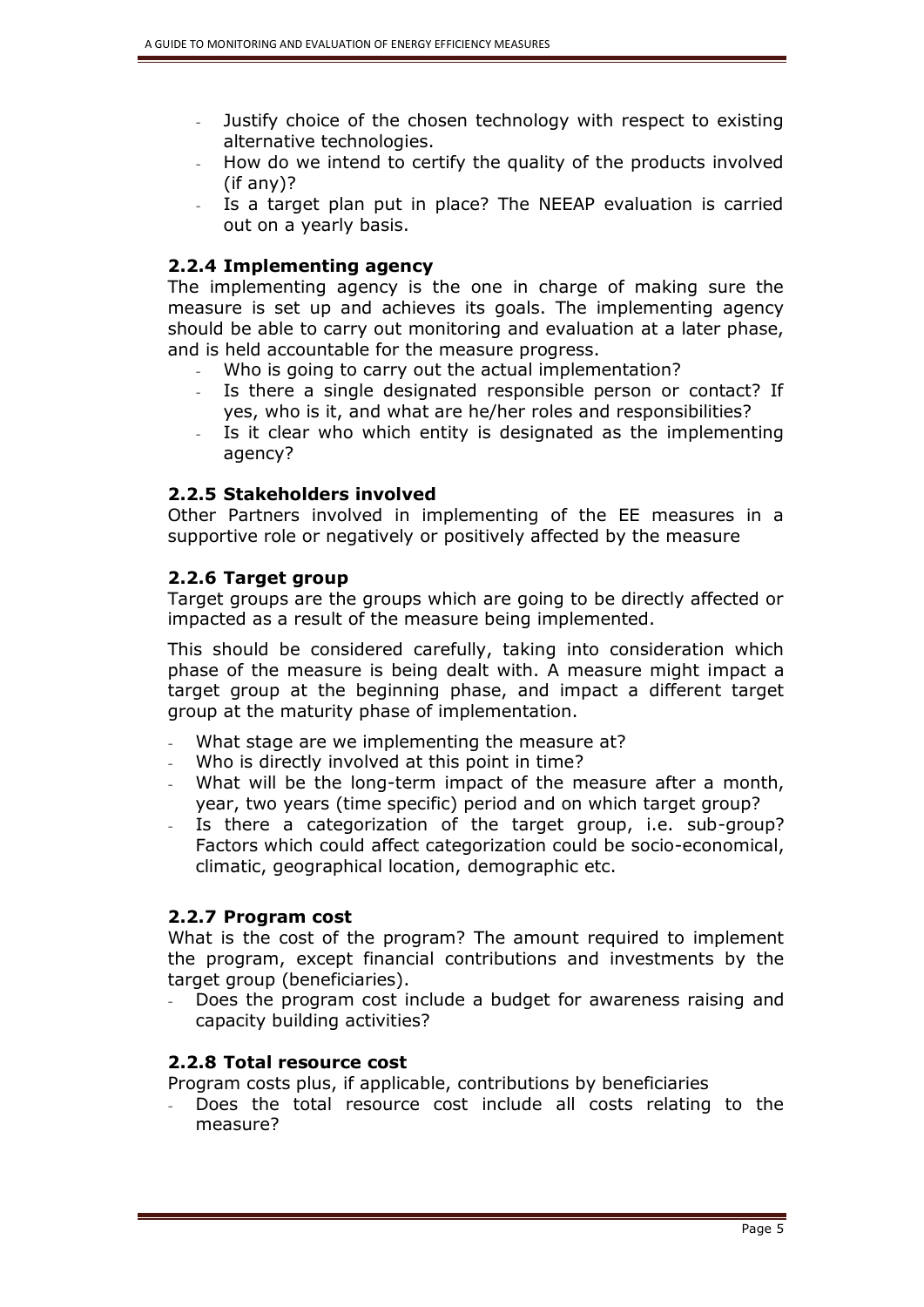## **2.2.9 Cost/KWh saved**

The cost of kWh saved is a cost-benefit factor which will help determine of the measure is economically feasible. If the cost of the kWh saved is lower than the marginal cost of kWh produced in the country, this gives a quick indication of economic feasibility.

## **2.2.10 Reduction of subsidies**

How much electricity will be saved as a result of the measure, in kWh? What is the amount of subsidies the state contributes to per kWh? The reduction of subsidies after 1 year of implementing the measure would be for example:

## *Reduction in subsidies = Electricity saved \* price subsidy per kWh*

This can be based on expected savings values when designing the measure, and will be calculated using actual savings values in the impact monitoring and evaluation phase after implementation of the measure.

## **2.2.11 Source of funding**

These sources are often government agencies or donor agencies. This is important to be clearly defined since it gives a direction of where to source funds from and whom to target for funding.

- Who is funding? Is the funding currently available? Or do funding agencies have to be approached?
- For how long is the funding secured?
- Are the grants/funding valid only for feasibility studies and initial phases, or for whole program?
- Are there several sources of funding? If yes, how can they be categorized?

## **2.2.12 Financial instruments**

It is advisable at this phase to consult with specialist persons at the relevant planning/financial national institution for a more realistic approach.

- What fiscal and financial instruments such as investment grants, tax incentives, preferential interest rates, rebates, gifts contributing to the total resource costs will be involved?
- What effect will the financial instruments have on the existing market situation?
- If a consumer product/service is involved how will the financial instrument affect consumer reaction towards consumption and market dynamics?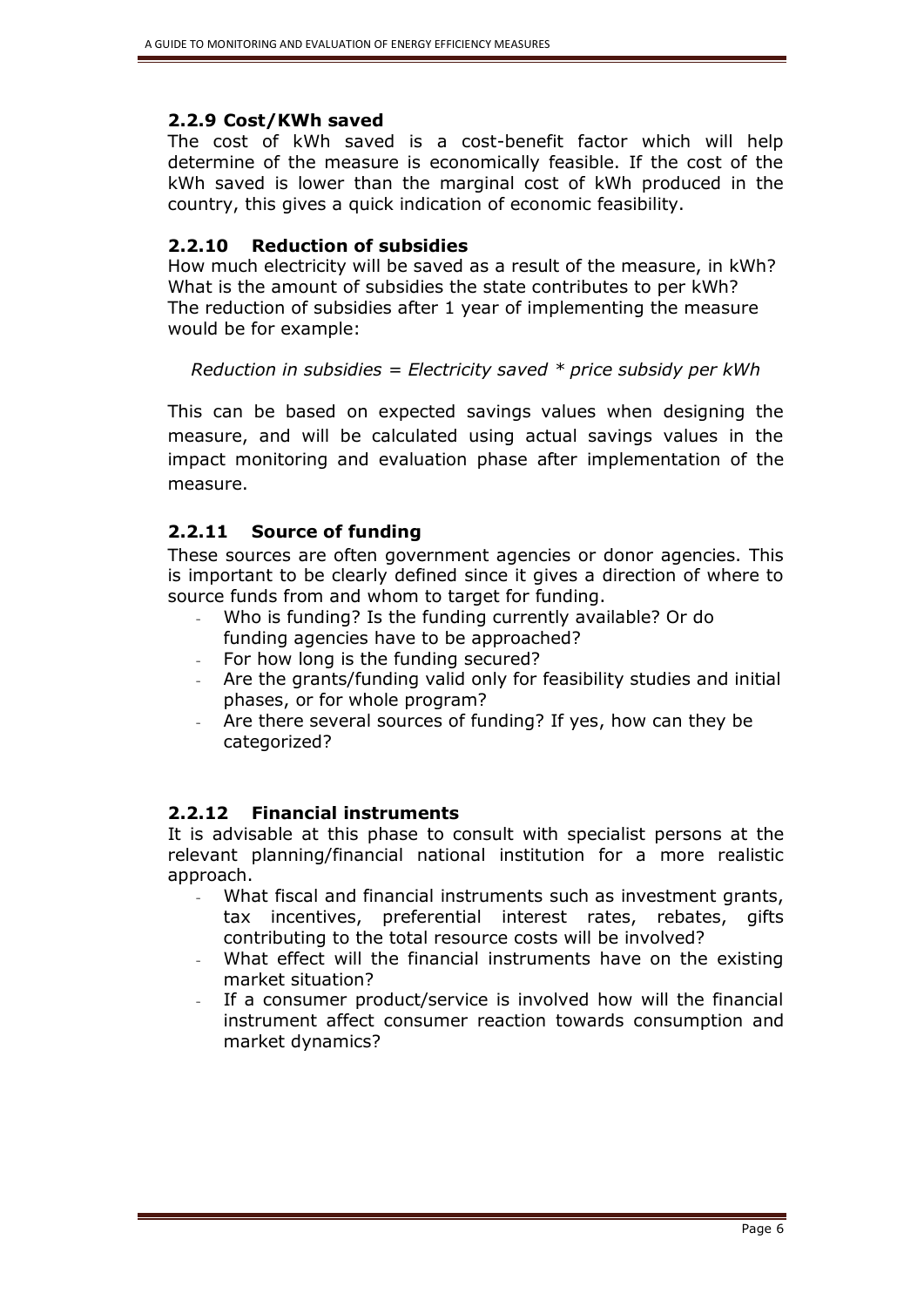## **2.2.13 Awareness**

The measure should be considered as a product we wish to market. Marketing strategies should be developed and awareness campaigns devised.

- What is the budget allocated for the awareness campaigns?
- How long are they going to last?
- What communication channel/channels will be given priority?
- How will the success of the campaigns be evaluated?
- Are expected impacts short term or long term or both?
- Which target groups are targeted?

## **2.2.14 Monitoring & Evaluation**

To be able to quantify the impact of the measure, we need factors to measure progress.

Monitoring and Evaluation is the procedure of measuring and determining the actual energy savings after implementation of the energy efficiency measure. Energy savings cannot be directly measured, since they represent an unused energy, therefore savings are usually estimated by comparing the energy use before and after implementation of the measure. This process is necessary in order to evaluate the effectiveness of the policy measure and make appropriate adjustments.

#### *Why conduct M&V?*

- *-* Enhance the credibility of energy management projects
- *-* Increase the confidence of donors and investors
- *-* Encourage further investment in EE projects

These factors should be considered while designing the measure from the start:

- What indicators will be used?
- Are the statistics used to calculate these indicators realistically collectable?
- Do we have the necessary infrastructure and human capacity to carry out this data collection and analysis process?
- What will be the budget allocated to this process? Have we considered it over the whole implementation period of the program and even after?
- Are we involved with the national statistics agency or not?
- Is this a stand-alone initiative or is it a collective input strategy?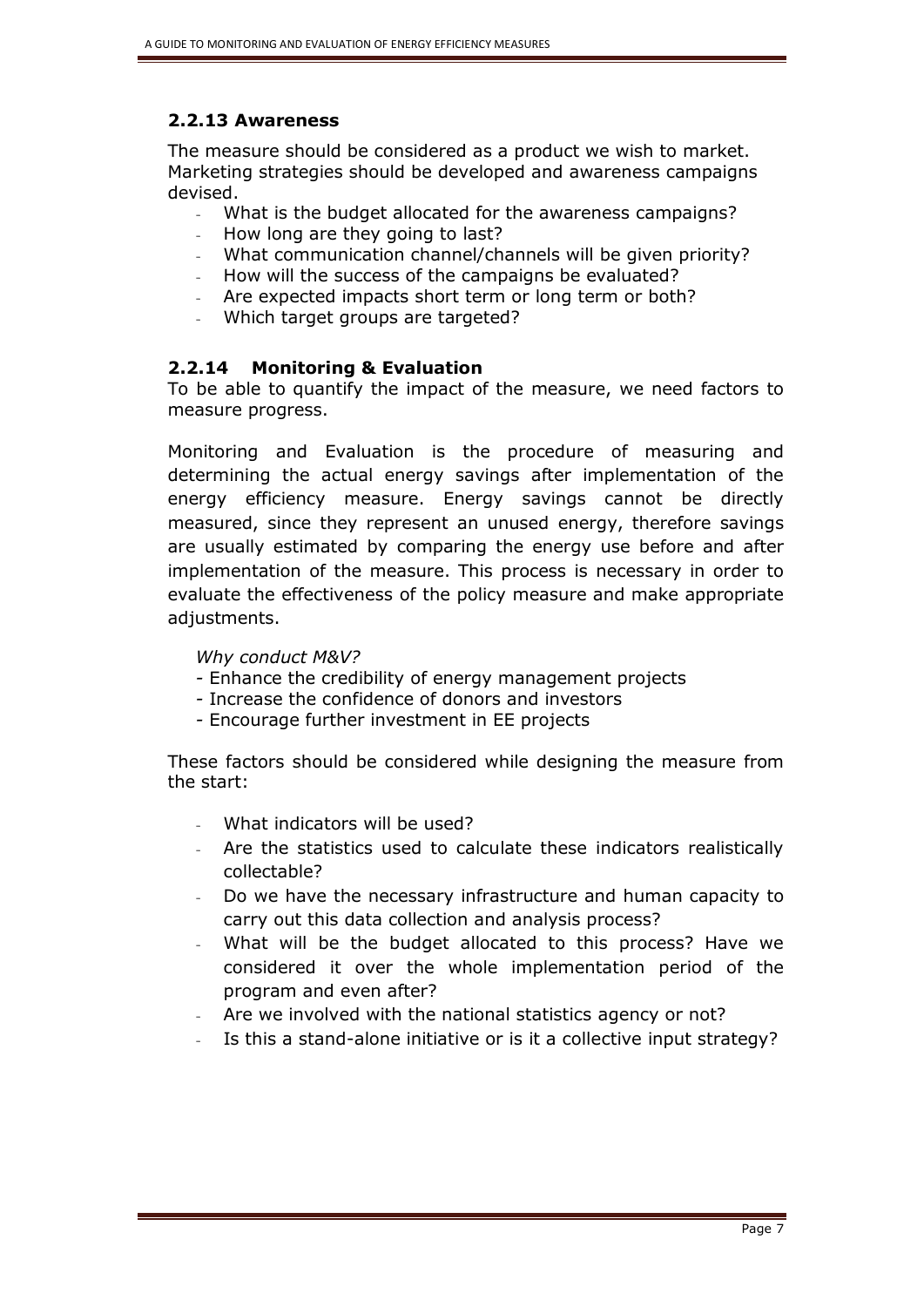## **3.1 Post-Ex Monitoring and Evaluation**

The intention behind monitoring and evaluation is to inform interested parties about the performance of the national energy efficiency action plans (NEEAP's) and to improve the planning as well as the design of the future one's.

In simple terms, monitoring is the process of collecting data and information regarding the measures. Meanwhile, evaluation refers to the analysis of the data collected from the monitoring stage. Evaluation is done at three different levels: process, impact and market, which will be explained later in this document.. The evaluation process is intended to assess the measure's success or failure. In case of failure, the monitoring and evaluation process helps to identify the obstacles faced and their causes in order to be addressed in future designs.



{The diagram above illustrates the sequence of the entire process and shows where the role of Monitoring and Evaluation comes}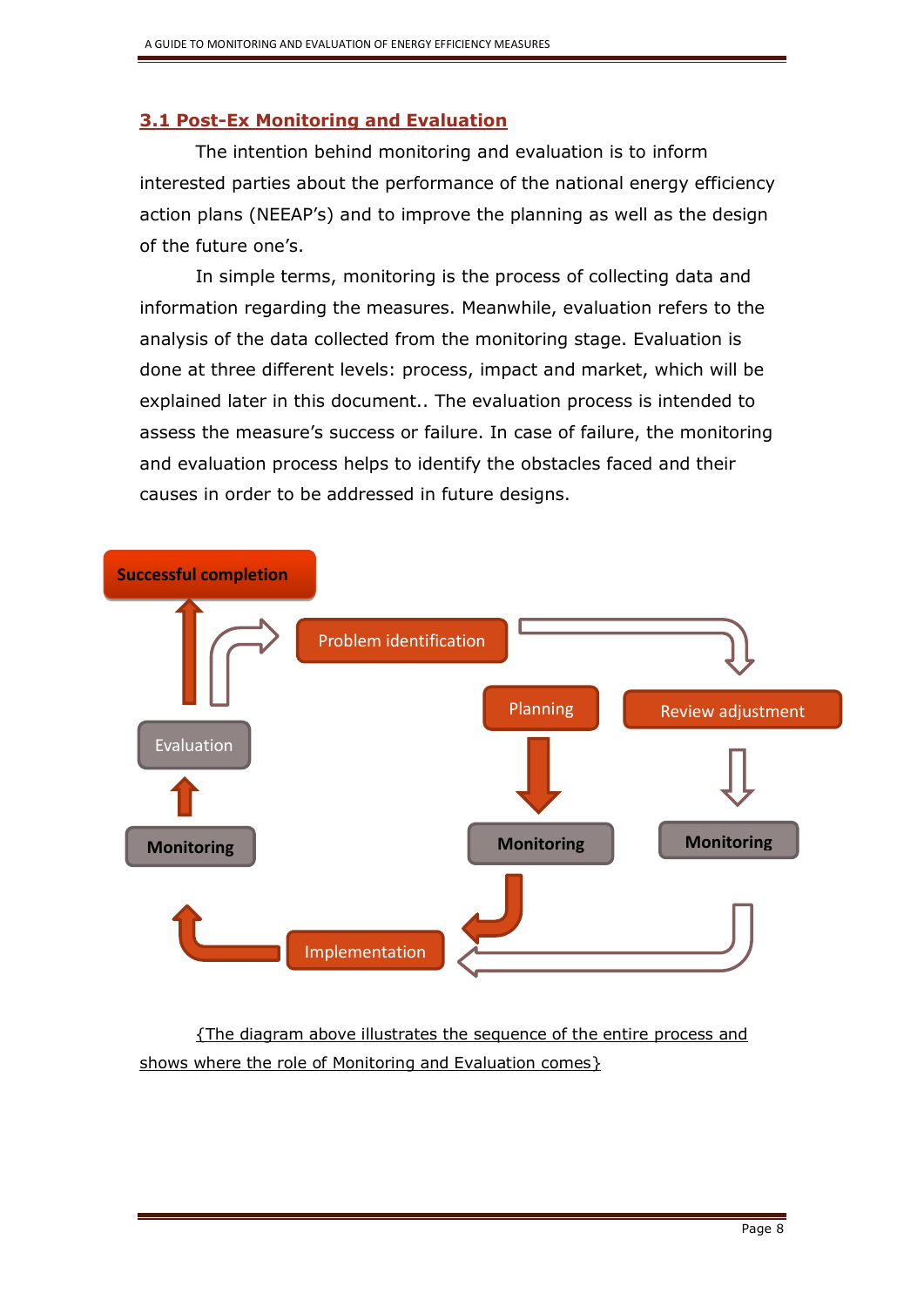## **3.2 Basis of analyses:**

This methodology is intended to assess the success or failure of a measure at three key levels, which are process, impact and market.

Process evaluation analyzes the measure's progress from design to implementation, taking into consideration the implementation plan, the financial mechanisms, capacity building activities and regulatory reform. Impact evaluation focuses on the achieved energy and financial savings as well as the greenhouse gas (GHG) emission reduction. Impact evaluation is important to assure funding and generate public support for energy efficiency programs because it provides reliable evidence of energy savings and emission reduction. Meanwhile, market evaluation assesses the market transformation resulting from the growth in demand for the EE technology or practice addressed in the measure. Market transformation is the ultimate objective of any EE measure.

#### **Process:**

## **Implementation:**

 This section monitors and evaluates whether the implementation of the measure is in accordance with the plan outlined in the NEEAP. This section is also intended to keep track of any changes or modification to the original plan.

## **Finance:**

- $\div$  The finance section tracks the financial aspects of the measure. It monitors if funds have been allocated, how much of the funds have been spent, and where have they been spent. This section also monitors incentives mechanisms, if any.
- **Capacity building:**
- This section tracks how technical capacity deficits are being addressed by the implementing agency of the measure.
- **Regulation:**
- The regulation part covers the any changes in laws, regulations or codes in order to facilitate the implementation of the measure and subsequently market transformation.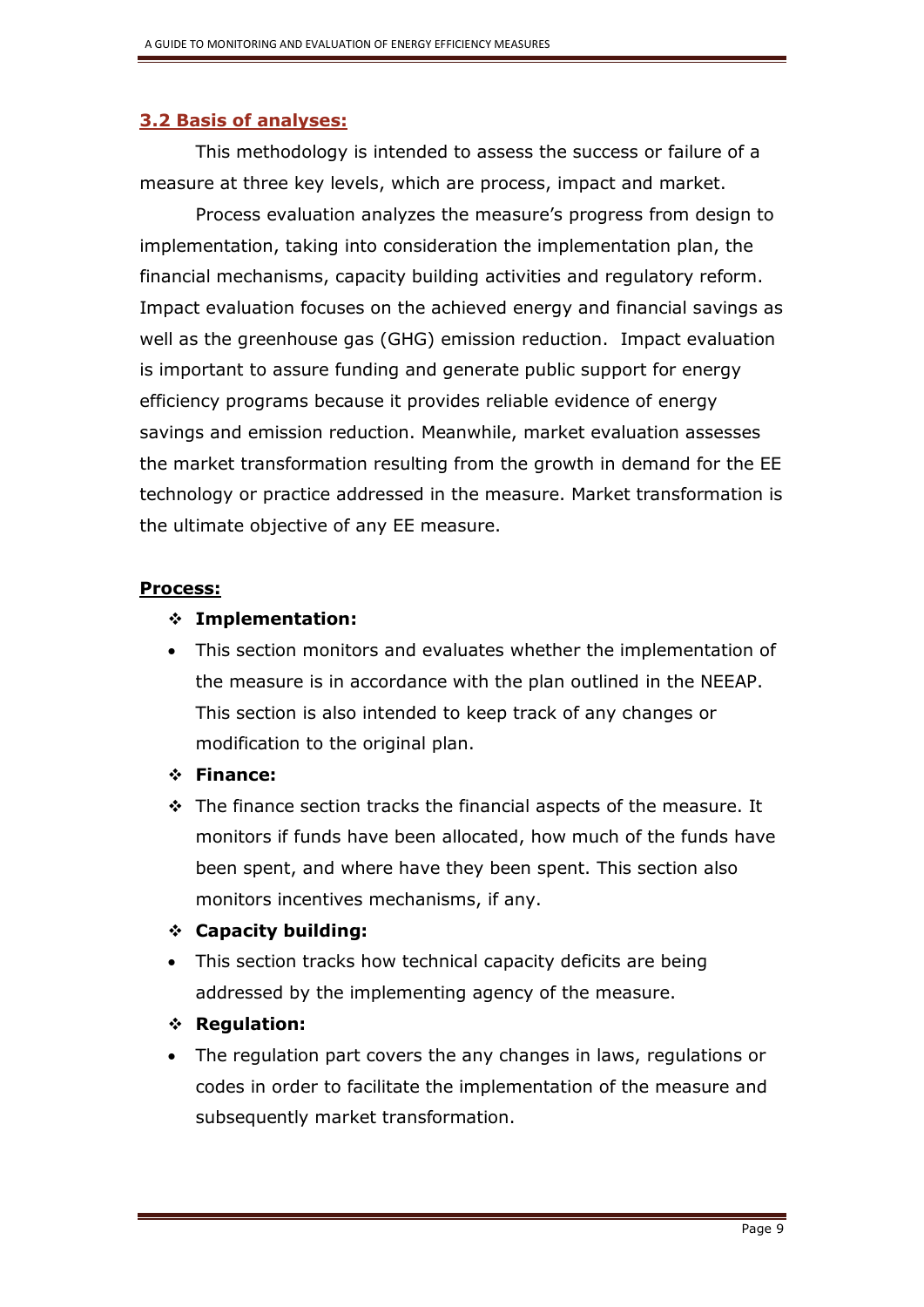## **Impact:**

## **Energy savings:**

- …concerns the data required to calculate energy savings that differs from a measure to another.
- **Financial savings:**
- …is the amount of subsidy saved as a result of energy savings.
- **CO<sup>2</sup> emission reduction:**
- ... regards the amount of  $CO<sub>2</sub>$  reduced for the total amount of energy saved provided in a form of percentage.

## **Market:**

## **Market transformation:**

• The section about Market transformation studies the supply and demands role in shaping the market.

## **3.3 Calculation:**

Bottom up and top down are the two main approaches to calculate energy savings from energy efficiency measures.

Top-down approach refers to the method of energy savings evaluation where "*Amount of energy savings or energy efficiency progress are calculated using national or aggregated sectorial levels of energy saving as the starting point.*" (Bruno Lapillonne, 2009)

Bottom-up evaluation starts from data at the level of a single energy efficiency improvement (EEI) measure, mechanism, program, or energy service (e.g. monitoring energy savings per participant and number of participants), and then aggregates results from all EEI measures reported by a Member State to assess its total energy savings in a specific field. (Evaluate Energy Savings EU)

If it is a large scale nation-wide initiative, bottom up method can be costly, resource consuming and time-consuming, and a Top-down approach would be preferred. However, through proper data collection coordination, bottom-up can allow for a set of more accurate data that can be used to give a realistic view of energy saved. It must be noted that the two methods complement each other and can be used for crosschecking methodologies and results. Depending upon resource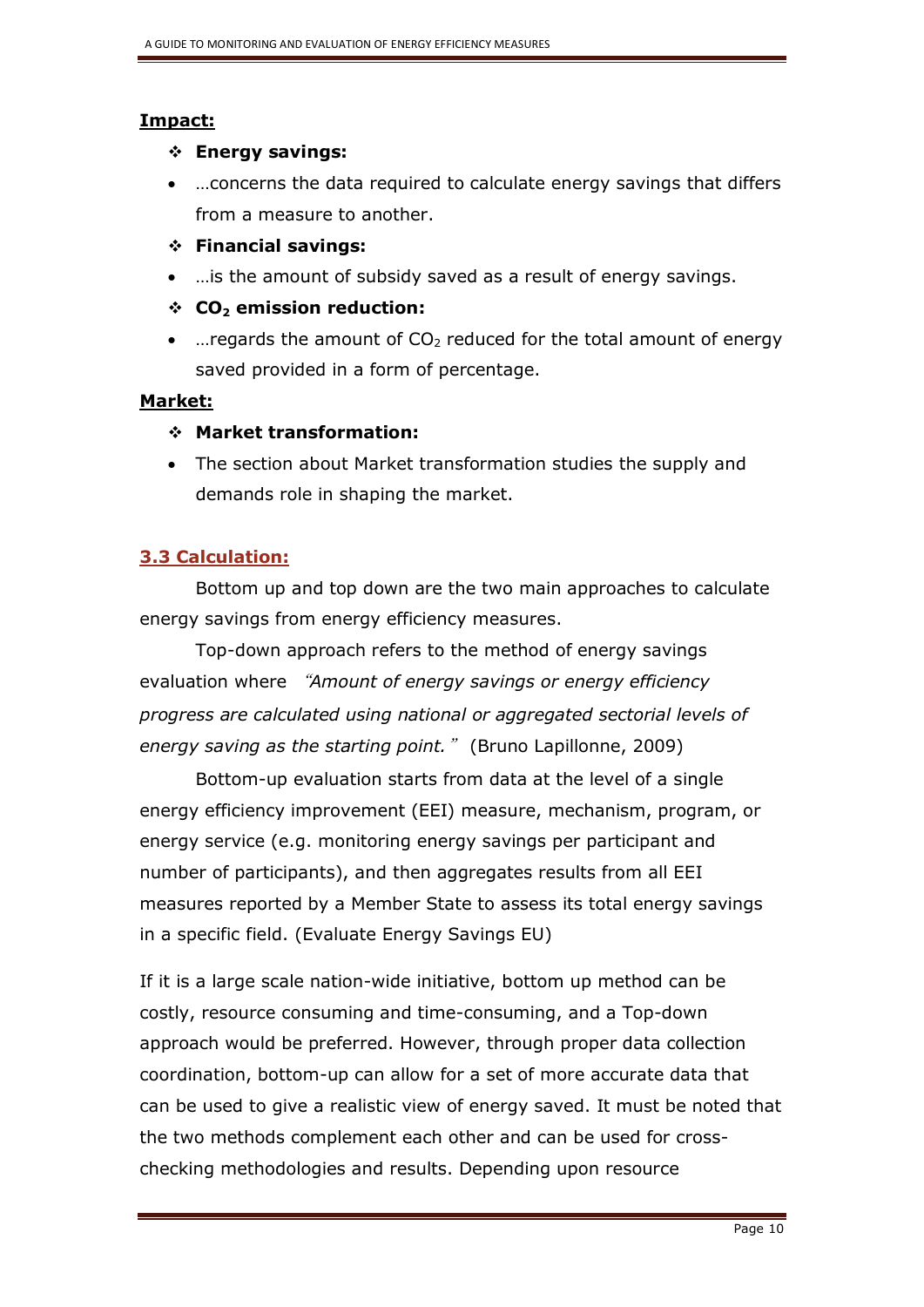mobilization (financial, human, time) and accuracy of results required, one method can be preferred over the other.

## **4. Energy Efficiency Measures Evaluation Template:**

# **4.1 Replacing regular inefficient lamp with more efficient lamps Introduction:**

Measures to improve the energy efficiency of indoor lighting in the buildings sector are commonly used in EE action plans. All existing NEEAPs in the Arab region include such measures. Compact Fluorescent Light (CFL) is the most popular technology in these measures and is selected here for demonstration purposes only.

## **4.1.1 Questionnaires:**

The questionnaire is divided into three key sections, which are process, impact and market evaluation questions. Each section contains sub units targeting specific aspects of the implementation process.

## **Process questionnaires:**

This section aims to evaluate the measure's progress from design to implementation.

## **Implementation plan:**

- What is the current situation with the contractors?
	- $\triangleright$  Whether it is still at the competitive bidding stage, negotiating with the contractors or undergoing the implementation phase.
- Please provide a brief description of the implementation plan for the selected approach?
- Has there been any modification in the plan?
- How many bulbs have been replaced\distributed\ installed?

#### **Finance:**

• Has the financing source been identified? If so please name the sources of funding.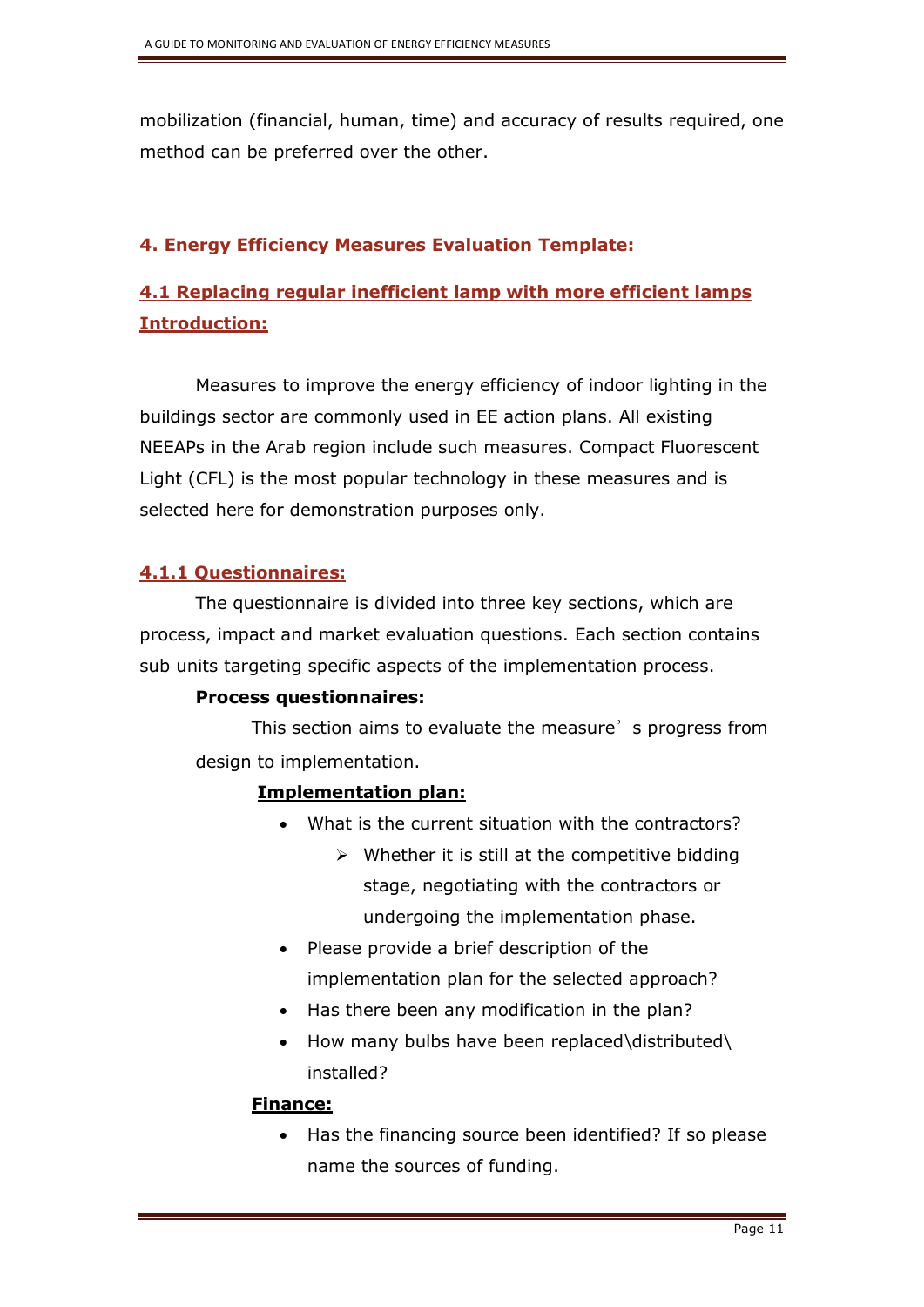- What is the incentives mechanism for the measure?
- Has the budget been allocated?
- What is the current consumed budget?
- Have funds been allocated for awareness campaigns to support the implementation of this measure?
	- o What is the amount of the allocated budget?
	- o What percentage of this budget has been consumed?
- Have funds been allocated for capacity building activities to support the implementation of this measure?
	- o What is the amount of the allocated budget?
	- o What percentage of this budget has been consumed?

#### **Capacity building:**

- Is there a plan for capacity building in order to develop technical knowledge about CFL's?
	- o Provide a brief description of the capacity building plan.
- What is the current status of capacity building?

#### **Regulations:**

• Please provide a brief description of any regulations that have been adopted to support this measure?

#### **Impact questionnaires:**

The purpose of this section is to determine both demand and energy savings along with other co-benefits such as avoided emission.

#### **Calculating energy savings:**

- What is the power rating of the replaced bulbs?
- What is the power rating of the replacement bulbs?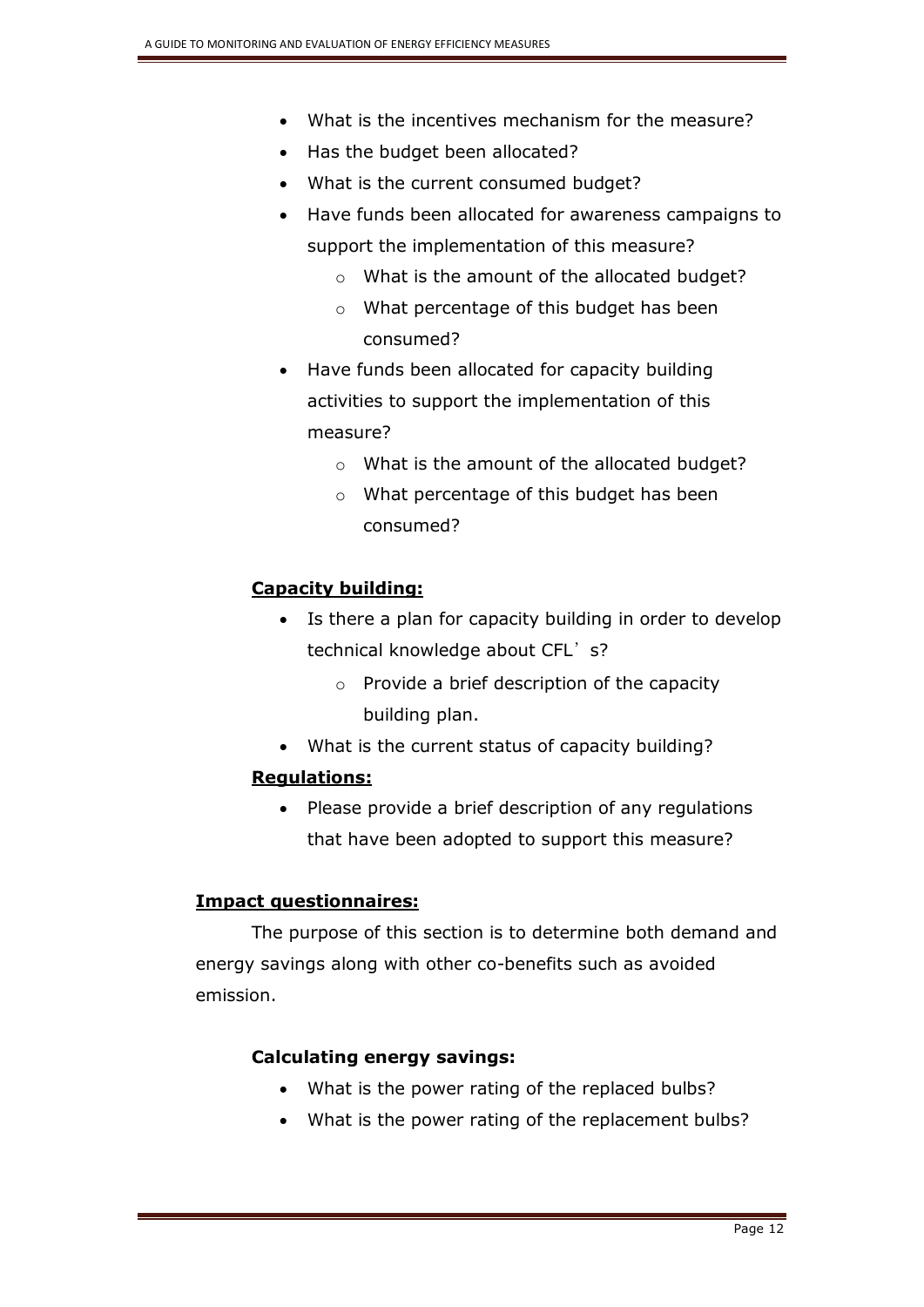- What is the average electricity consumption of households for lighting before the implementation of the measure?
- What is the average electricity consumption of households for lighting after the implementation of the measure?
- What is the number of permanently occupied dwellings before the implementation of the measure?
- What is the t number of permanently occupied dwellings after the implementation of the measure?

## **Other savings:**

- What is the amount of financial savings?
- Did the measure achieve the expected financial savings (i.e. the savings earned after restoring the capital spent on the project.)
- By how much were GHG emissions reduced as a result of the implementation of this measure?

## **Market questionnaires:**

This final section of questionnaire aims to assess the influence of the measure on the market.

## **Market transformation calculations:**

- Did the market share of CFL bulbs increase as a result of the measure? By how much?
	- o What was the market share of CFL bulbs before the implementation of the measure?
	- o What is the market share of CFL bulbs after the implementation of the measure?
- Did local manufacturing of CFL bulbs increase as a result of the implementation of this measure?
	- o What was the number of factories involved in the production of CFL technologies before the implementation of this measure?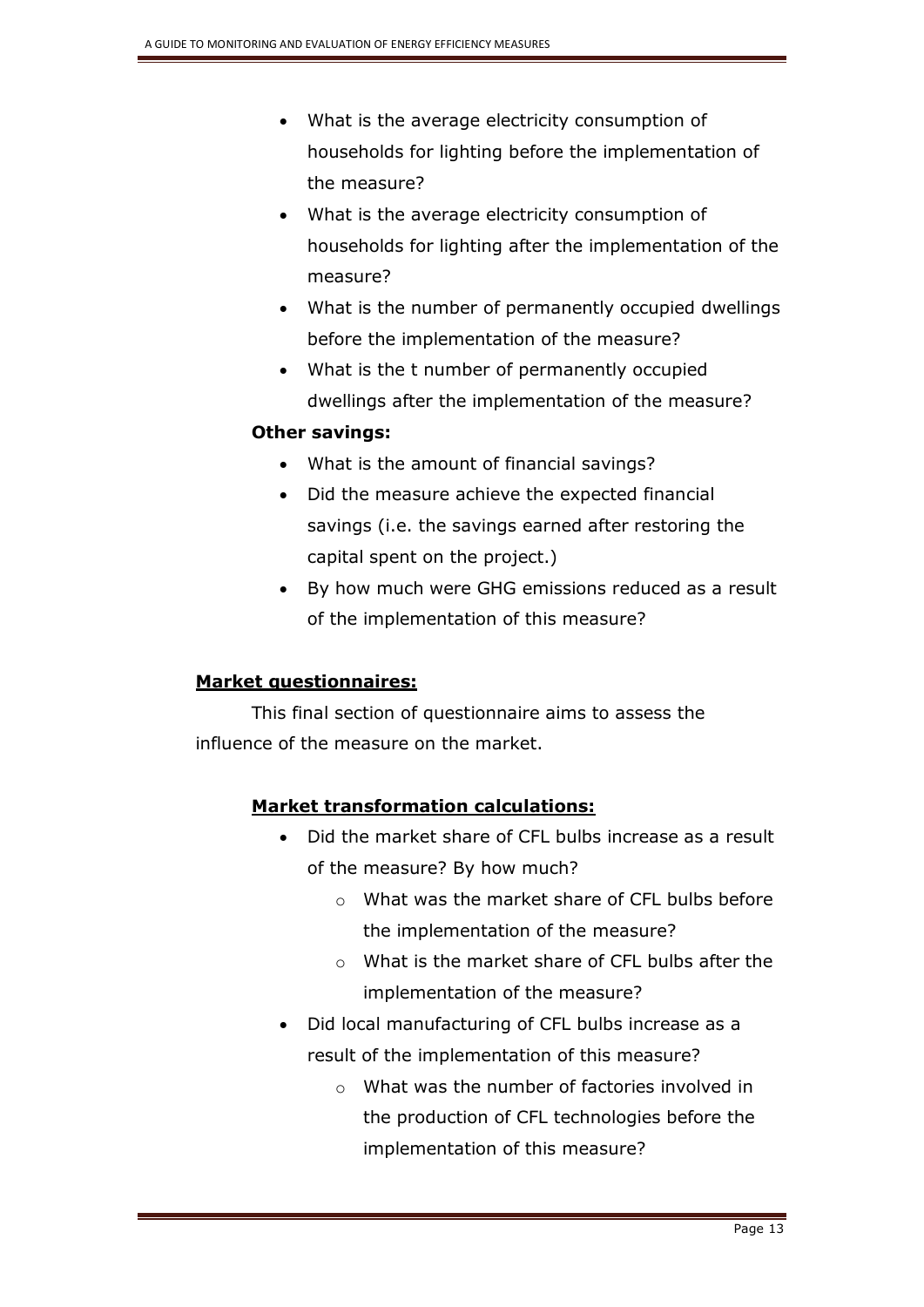o What is the number of factories involved in the production of CFL technologies after the implementation of this measure?

#### **Survey:**

 Has a surveys been conducted to assess the market transformation in the country?

## **Calculation of energy savings**

There are two main approaches when it comes to calculating energy savings: there is the top down TD and the bottom up BU models.

## **Top Down:**

Starting with the Top Down approach using  $S_{\text{CFL}}$  indicator for electricity consumed by households for lighting in  $[KWh\$  year per dwelling], which is the ratio between the electricity consumption of households for lighting and the number of permanently occupied dwellings. It is usually estimated via a calculation that takes into account the number of lighting points, or the average lighting power and average number of hours of lighting per year. An increase in the number of lighting points and/or in the number of hours of lighting may offset energy savings and may lead to an underestimation of these savings or to difficulty in measuring any savings.

$$
S_{CFL} = \left(\frac{EC_r}{D_r} - \frac{EC_t}{D_t}\right) \times D_t
$$

Where:

 $EC_r, EC_t \equiv$  Electricity consumption of households for lighting in referenced year and in year *t* respectively.

 $D_r, D_t \equiv$  Number of permanently occupied dwellings in referenced year and in year t respectively

Unit ≡ [kWh/year per dwelling]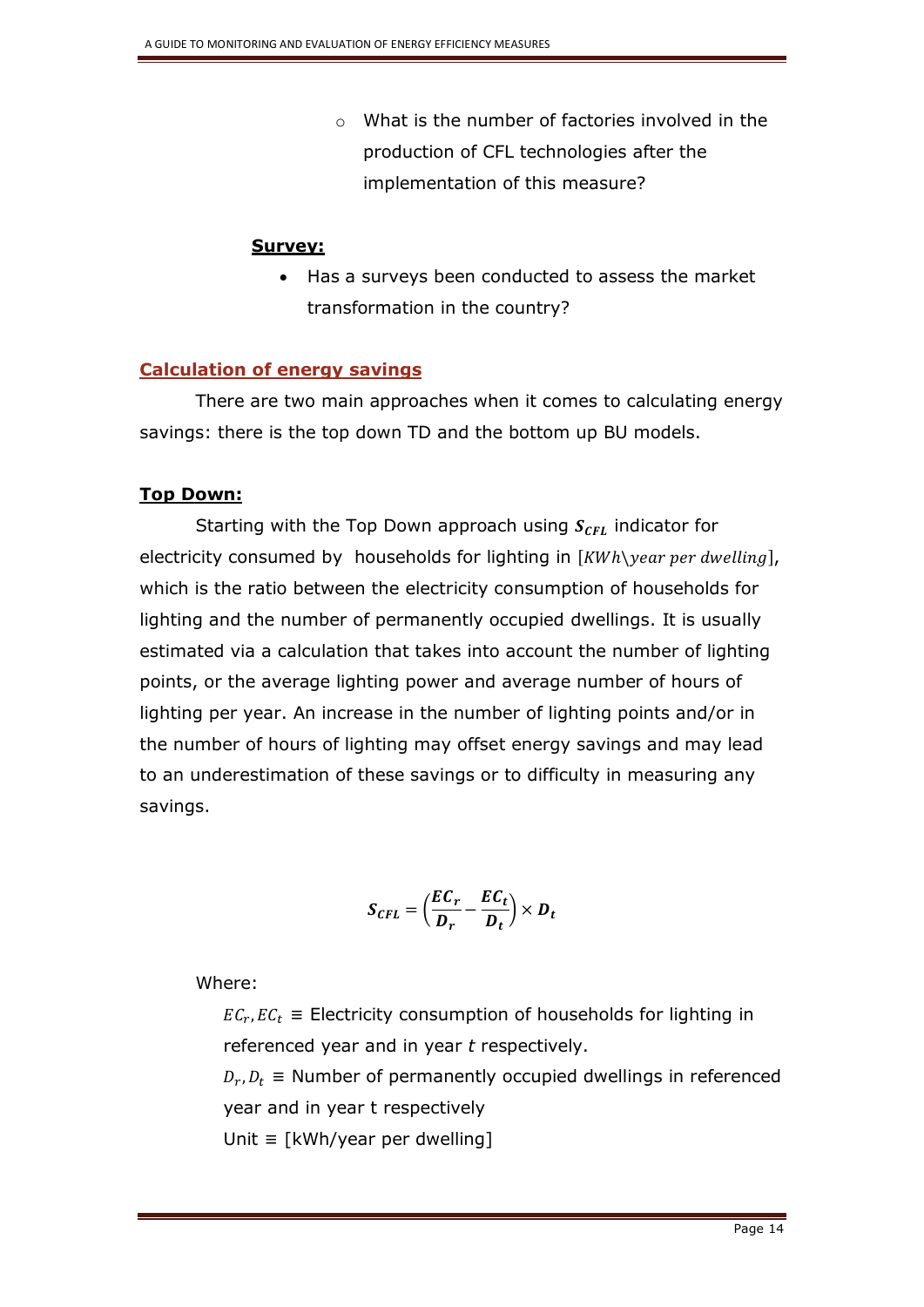#### **Bottom Up:**

The total annual energy savings achieved (kWh/year) is *calculated by multiplying the annual unitary final energy savings by the number of efficient light bulbs sold or installed for residential use*. The annual unitary final energy savings UFES\_CFL are calculated by subtracting the power consumption rate of the efficient lamps sold or installed from the lamp stock average power consumption rate in the reference year.

 $TES_{CFL} = UFES_{CFL} \times N_{CFL}$ 

$$
UFES_{CFL} = \frac{(P_{STOCK\_AVERAGE} - P_{CFL}) \times \eta_h \times F_{rep}}{1000}
$$

#### **Where:**

 $TES_{CFL}$  = Total energy savings [kWh/year].

 $UFES_{CFL}$  = Annual unitary final energy savings [kWh / unit / year]  $N_{\text{CFL}}$  = The number of efficient light bulbs sold or installed [unit]. $P_{STOCK\ AVERAGE}$  = Average power rating of the existing lighting bulbs in households [W]

 $P_{CFL}$  = Power rating of the promoted efficient bulb, in this case CFL [W].

 $\eta_h$  = Average number of operating hours per year

 $F_{ren} \equiv$  Correction factor taking into consideration that a

proportion of bulbs sold will not immediately replace existing bulbs  $F_{ren} \leq 1$ .

#### **Example:**

The examples were based on the data provided in the Egyptian NEEAP and external assumptions to illustrate the calculation.

#### **Given:**

*Targeted number of CFL = 12,000,000*  $P_{\text{CFL}} = 20 - 23$  *w* 

#### **Assumptions:**

 $P_{STOCK\ AVERAGE}$  = 100 w  $P_{\text{CH}} = 20w$ η<sup>h</sup> *= 8 h/day = 2920 h/year*  $N_{\text{CH}}$  = 4 million after 1 year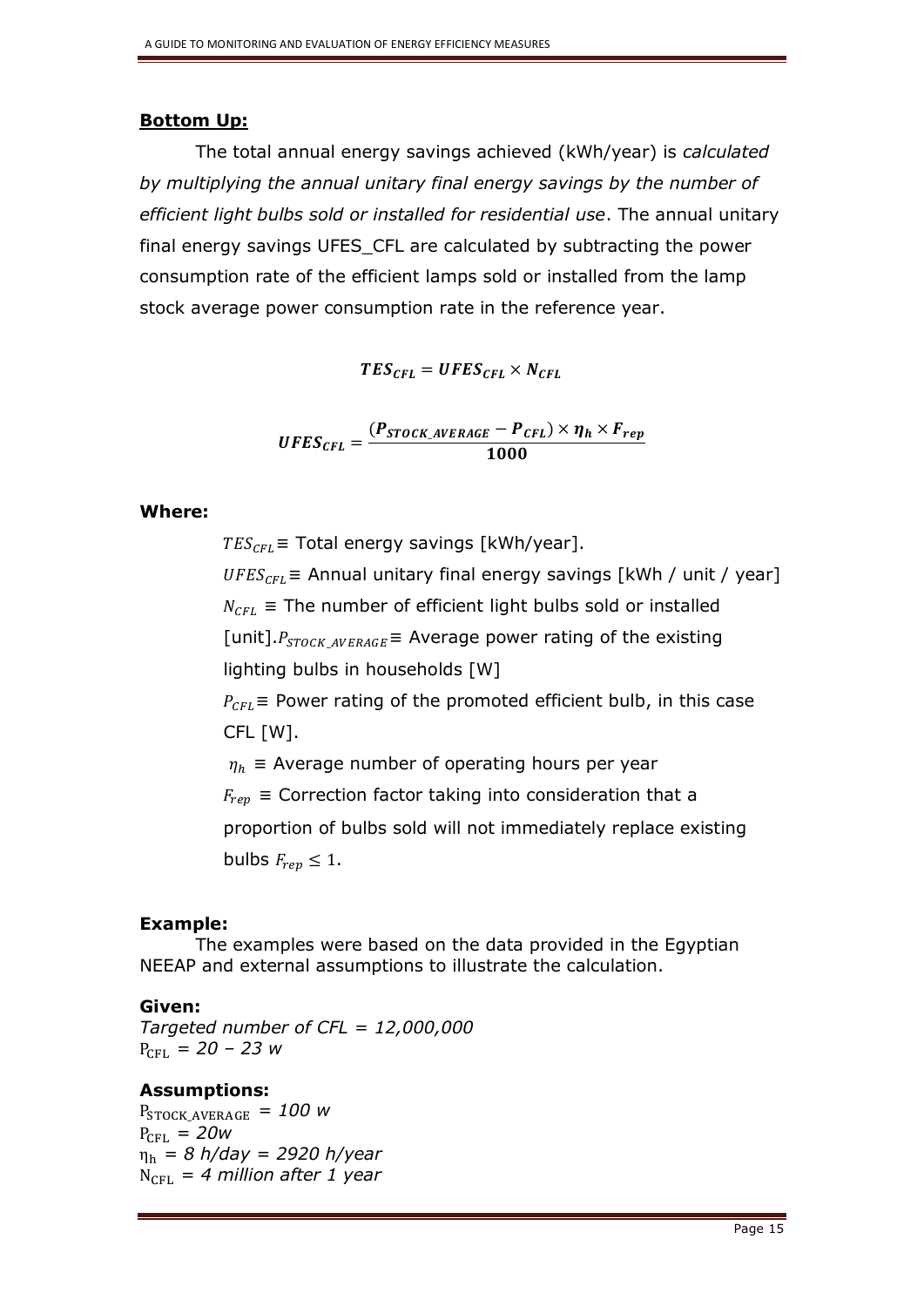*CFL life time = 3 years*

 $TES_{CFL} = UFES_{CFL} \times N_{CFL}$ 

 $UFES_{CFL} =$  $(P_{STOCK\_AVERAGE} - P_{CFL}) \times \eta_h \times F_{rep}$ 1000

> $UFES<sub>CFL</sub> =$  $(100 - 20) \times 8 \times 365 \times 1$ 1000

> > **UFES = 233.6 kWh**

$$
TES_{CFL} = 233.6 \times 4 \times 10^6 \text{ kWh}
$$

$$
TES_{CFL} = 934.4GWh
$$

## **Recommendations:**

• Since the required data for the calculation of S\_CFL equation is not available for most countries in the region, it is recommended to use the bottom up approach to calculate energy savings from energy efficient lighting measures

## **4.2 Solar Water Heater (SWH) for domestic use:**

## **Introduction:**

Given the abundance of solar energy in the Arab region, solar water heaters represent a cost-effective energy efficiency technology for most Arab countries. Most NEEAPs in the Arab region include a measure to promote the use of this technology. In developing countries and countries in transition high start-up cost of purchase and installation exceed a great portion of the interested household's financial ability. Therefore, a suitable incentive mechanism is a necessity and it is essential for the incentive instrument to be in line with the legal framework, tax in addition to the market competition rules.

## **Questionnaires:**

The questionnaire is divided into three key sections, which are process, impact and market evaluation questions. Each section contains a sub unit targeting a specific concern.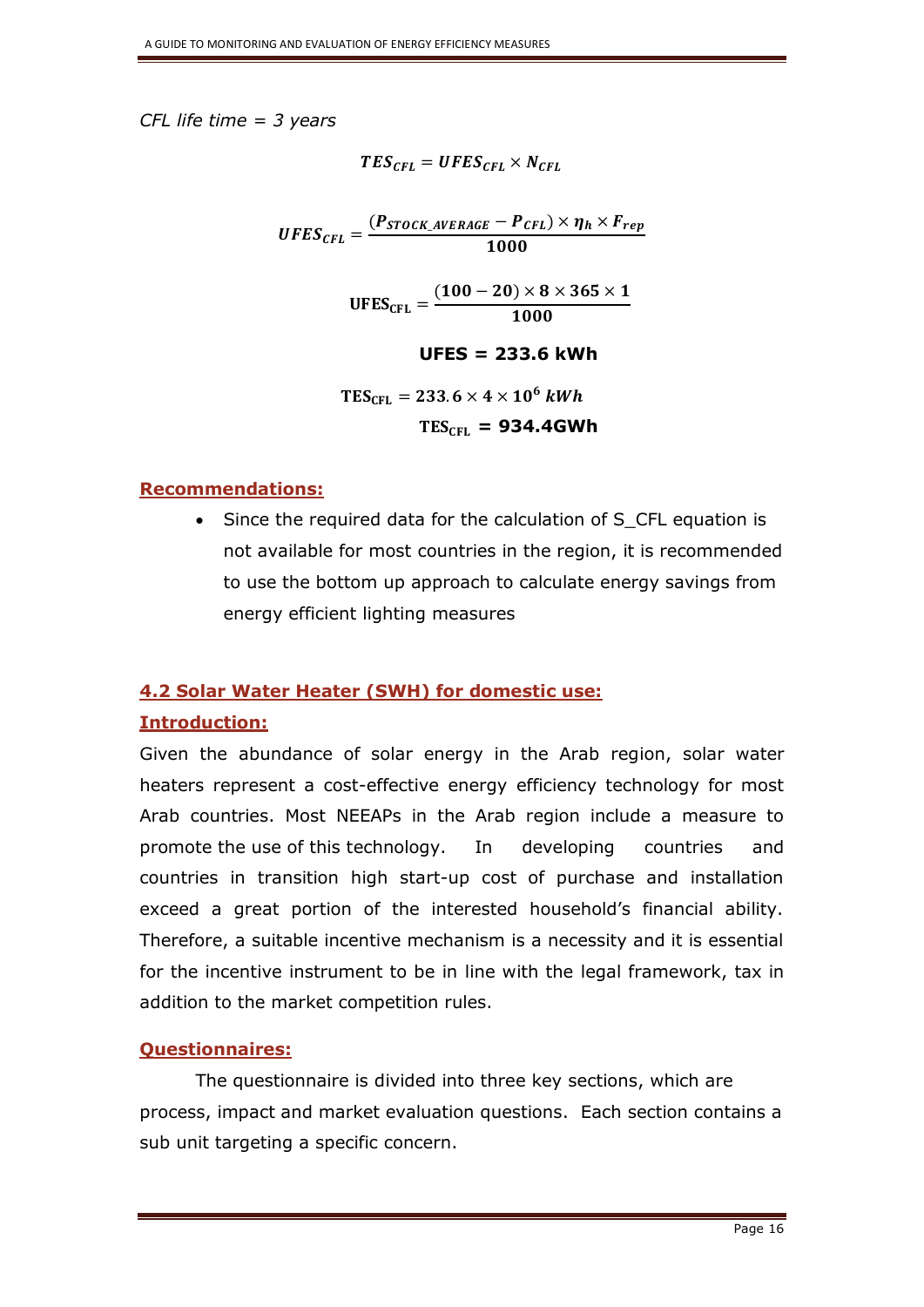## **Process questionnaires:**

This section aims to evaluate the measure's progress from design to implementation.

## **Implementation plan:**

- Have targeted areas and types of domestic water heaters been quantified and identified?
- What is the current status of the measure?
	- $\circ$  Is it still in the feasibility study phase or has it moved to the implementation phase?
- What is the approach followed in the NEEAP?
	- $\triangleright$  The most common approaches are distribution, replacement and installation, etc.
- Provide a brief description of the implementation plan for the selected approach?
- Has the implementation plan been modified since the adoption of the NEEAP?
- What is the current number of SWHs that have been replaced/ distributed/ installed?

## **Finance:**

- Name the source of funding? And specify the amount of money allocated?
- What incentive mechanism is used in the NEEAP? Tax deduction, low interest loans (soft loans) or direct subsidy?
	- $\cdot$  If the mechanism is a soft loan, what is the interest rate and the duration of the loan
	- $\div$  If the mechanism is a direct subsidy, what is the size of the subsidy?
- Is there an "incentive phase out" plan? If so, describe.
- Has the budget optimally been allocated?
- What percentage of the budget has been consumed?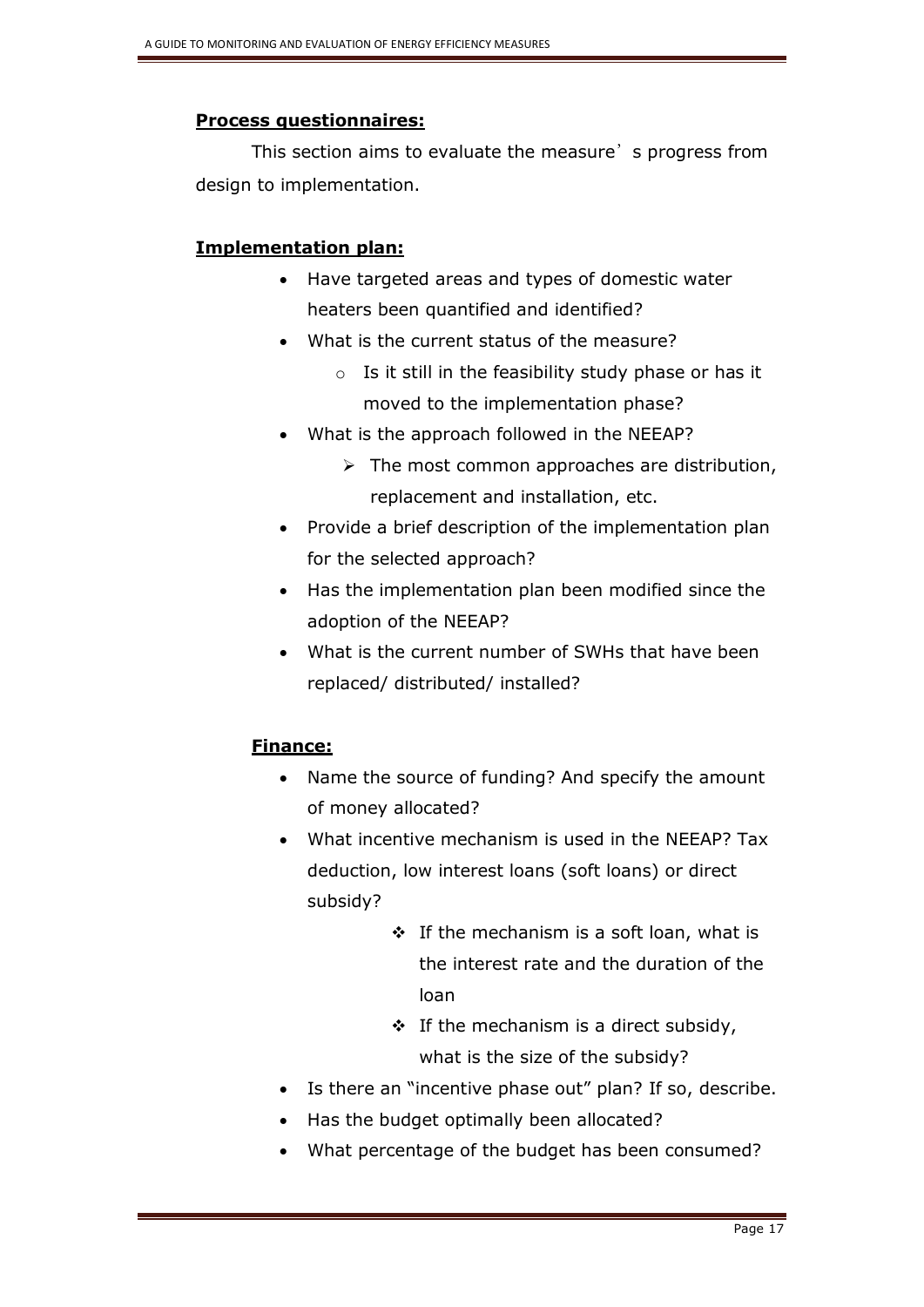- Have funds been allocated for awareness campaigns to support the implementation of this measure?
	- o What is the amount of the allocated budget?
	- o What percentage of this budget has been consumed?
- Have funds been allocated for capacity building activities to support the implementation of this measure?
	- o What is the amount of the allocated budget?
	- o What percentage of this budget has been consumed?

## **Capacity building:**

- Is there a plan for capacity building in order to develop a technical knowledge about SWH?
- Provide a brief description of the capacity building plan.
- What is the current status of these planned capacity building activities?

## **Regulations:**

- Provide a description of any regulations that have adopted regarding usage of domestic Solar Water Heaters. For example, state the type whether there is any law incorporated into building code to enforce the use of SWH in new and/or existing building etc.
- Have any of the regulations been enforced? If so point them out.

## **Impact questionnaire:**

In order to assure funding and have the public's support for energy efficiency programs, reliable evidence of energy saving and emission reduction is essential. The impact questionnaire aims to provide this evidence.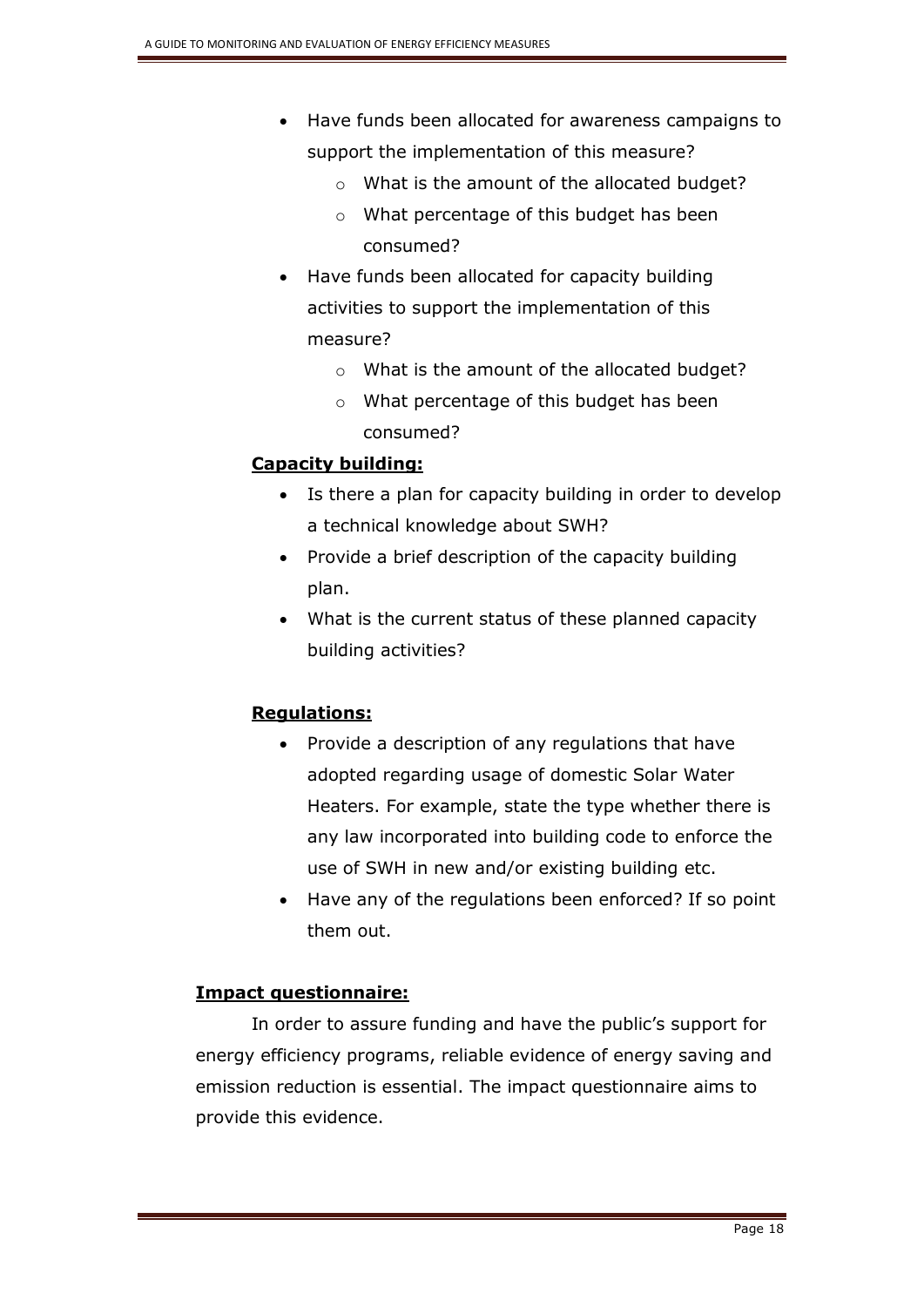## **Calculating energy savings:**

- What is the average energy efficiency of the electrical water heaters?
- What is the energy consumption of households for water heating in the referenced year?
- What is the current energy consumption of households for water heating?
- What is the specific hot water demand?

## Other savings:

- What is the amount of financial savings out of using SWH?
- Did the procedure meet the expected savings?
	- o I.e. the savings earned after restoring the capital spent in the project.
- What is the percentage of the reduced emissions?
- What is the percentage of the peak hours load reduction?

## **Market questionnaires:**

This final section aims to estimate the influence of the measure on the market transformation.

## **Market transformation:**

- Did the market share of SWHs increase as a result of the measure? By how much?
	- o What was the market share of SWHs before the implementation of the measure?
	- o What is the market share of SWHs after the implementation of the measure?
- Did local manufacturing of SWHs increase as a result of the implementation of this measure?
	- $\circ$  What was the number of factories involved in the production of SWH technologies before the implementation of this measure?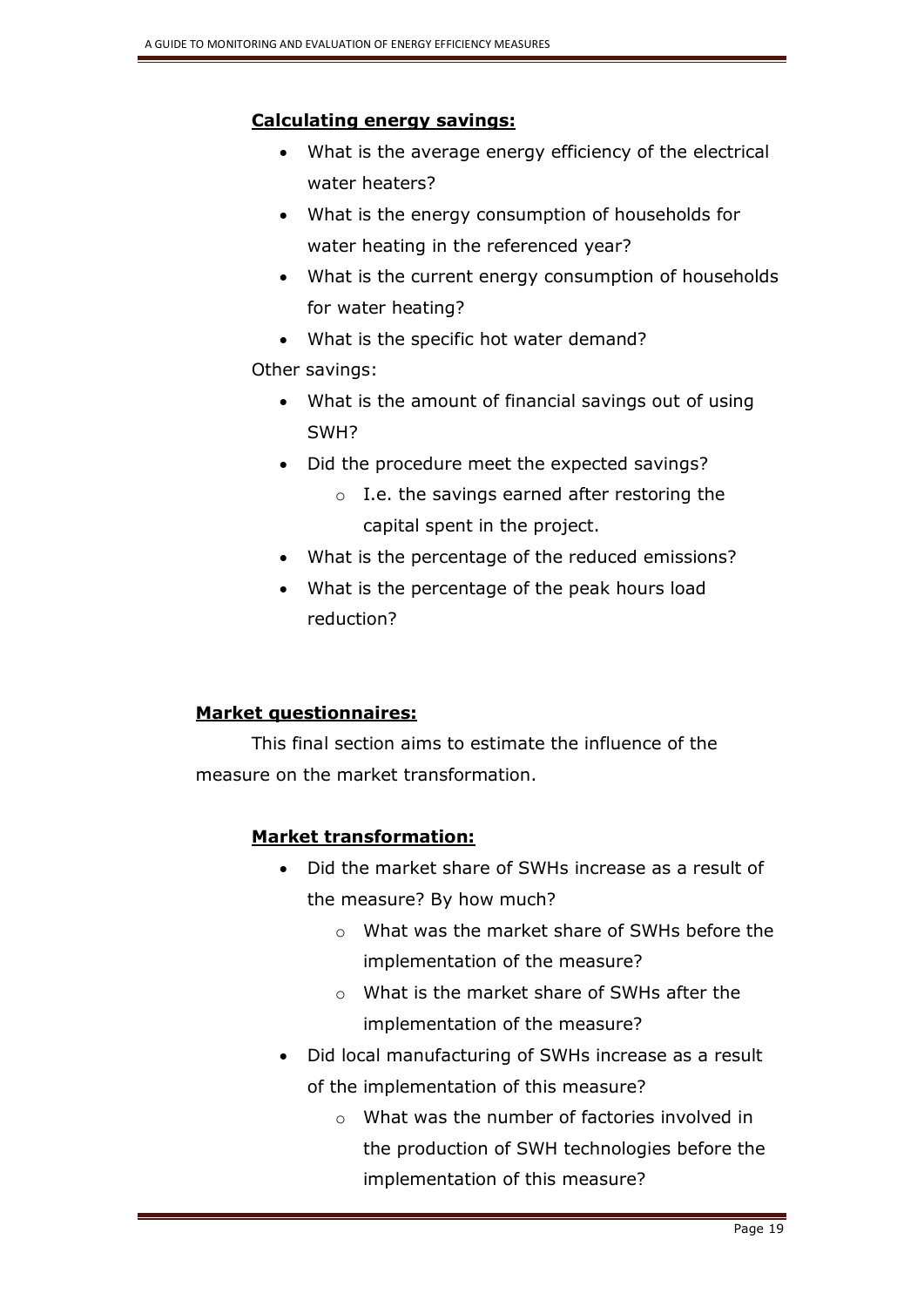o What is the number of factories involved in the production of SWH technologies after the implementation of this measure?

#### **Survey:**

 Has a survey been conducted to evaluate the market transformation as a result of this measure?

## **Calculations:**

There are two main approaches when it comes to calculating energy savings: there is the top down TD and the bottom up BU models.

## **TD:**

Top down approach uses the solar water heater savings  $S_{SWH}$ Indicator to calculate the saving in [KWh\year per dwelling], which is the ratio between the energy consumption for water heating in the residential sector and the total population. Therefore, data such as the energy consumption of water heating and the total population is essential in calculating the saving.

$$
S_{SWH} = \left(\frac{EC_r}{P_r} - \frac{EC_t}{P_t}\right) \times P_t
$$

## **Definition:**

 $EC_r,EC_t \equiv$  Energy consumption of households for water heating in the refinance year and in year t.

 $P_r, P_t \equiv$  Total population in the reference year and in year t.

Bottom up approach for SWH will involve collecting data from each dwelling in the project. This can be very resource intensive. Unless it is a small-scale pilot project, it makes more sense to conduct top down approach for this measure, which is less resource intensive.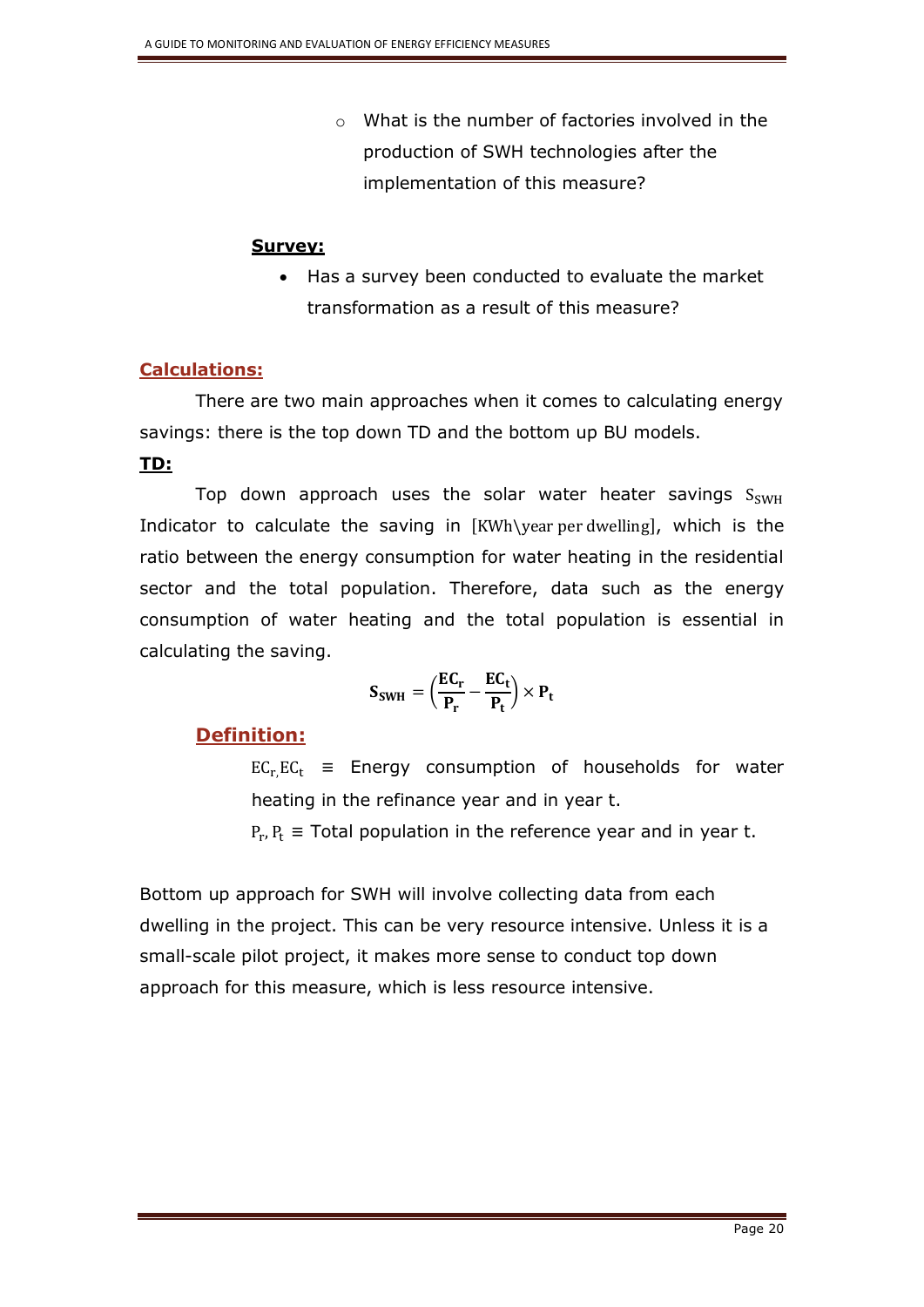## **4.3 Standards and labeling :**

## **Introduction:**

Standards and libeling for home appliances is an important energy efficiency measure that can result in significant savings in the long run simply by redirecting the consumer's purchasing behavior towards the more efficient products. Most NEEAPs in the Arab region include S&L measures.

## **Questionnaires:**

The questionnaire is divided into three key sections, which are process, impact and market evaluation questions. Each section contains a sub unit targeting a specific concern.

## **Process questionnaires:**

This section aims to evaluate the measure's progress from design to implementation.

## **Implementation plan:**

- Has a survey been conducted to evaluate the market share of appliances based on energy performance?
- Have target appliances been identified?
- What is the current status of the measure? Is it still in the feasibility study or has it moved to the implementation phase?
- Provide a brief description of the implementation plan.
- Have minimum energy performance standard (MEPS) been developed for each of the targeted appliance?
- Is there a local testing facility and is it equipped for the measure implementation?
- Have the labels been designed?
- Is there an entity in charge of printing and distributing labels? Or are the manufacturers and suppliers in charge of printing their own labels?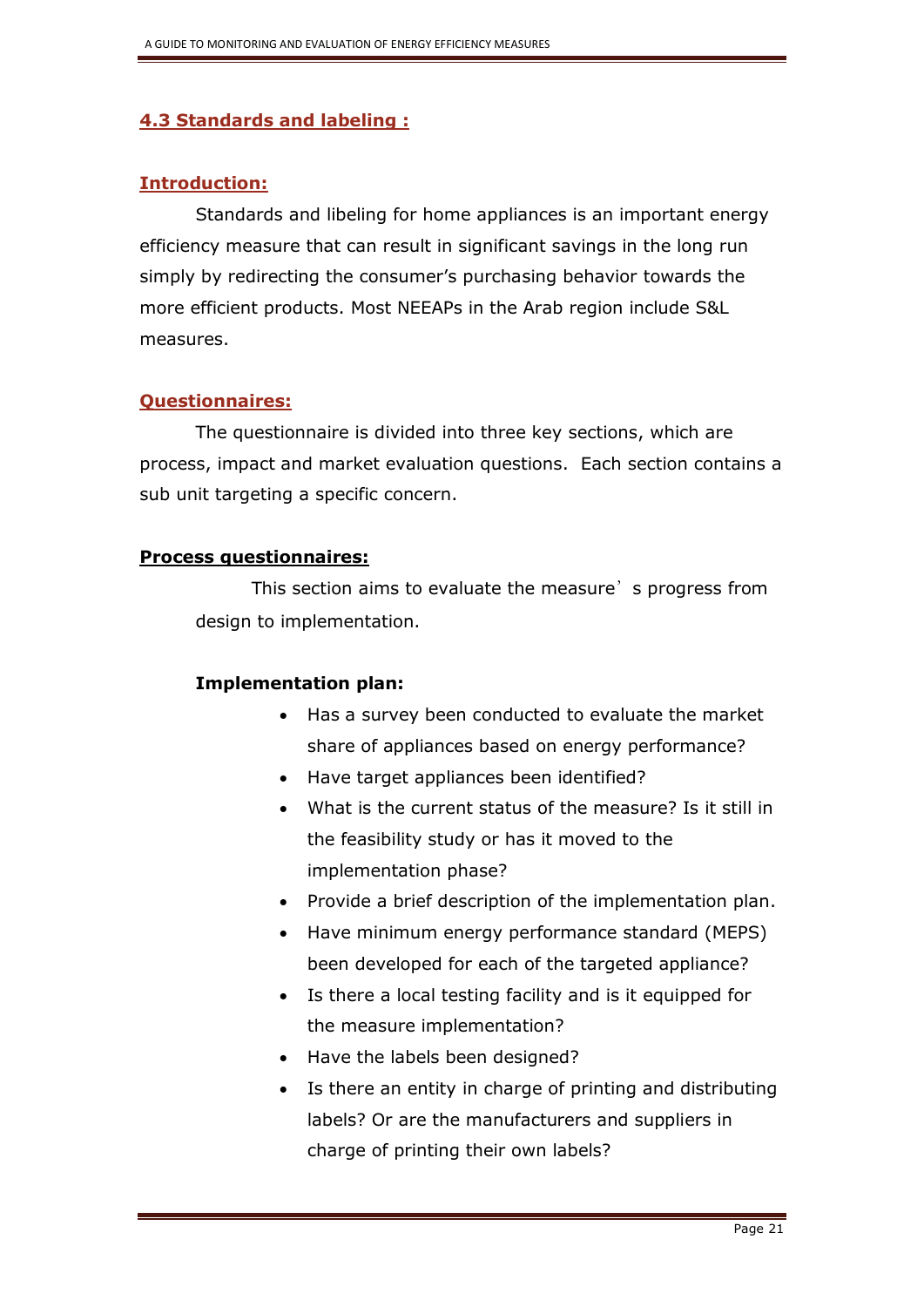- Has a tracking system been created to keep track of sold appliances by energy performance rank?
- What is the time-frame for the implementation of the standards and labeling system?

## **Finance:**

- Has the source of funding been identified? Name the source of funding? And specify the amount of money allocated?
	- Is there an incentive mechanism for energy efficient appliances? What type of incentive mechanism? Tax deduction, low interest loans (soft loans) or direct subsidy?
		- $\div$  If the mechanism is a soft loan, what is the interest rate and the duration of the loan
		- $\div$  If the mechanism is a direct subsidy, what is the size of the subsidy?
- Is there an "incentive phase out" plan? If so, describe.
- What percentage of the allocated budget has been consumed?
- Have funds been allocated for awareness campaigns to support the implementation of this measure?
	- o What is the amount of the allocated budget?
	- o What percentage of this budget has been consumed?
- Have funds been allocated for capacity building activities to support the implementation of this measure?
	- o What is the amount of the allocated budget?
	- o What percentage of this budget has been consumed?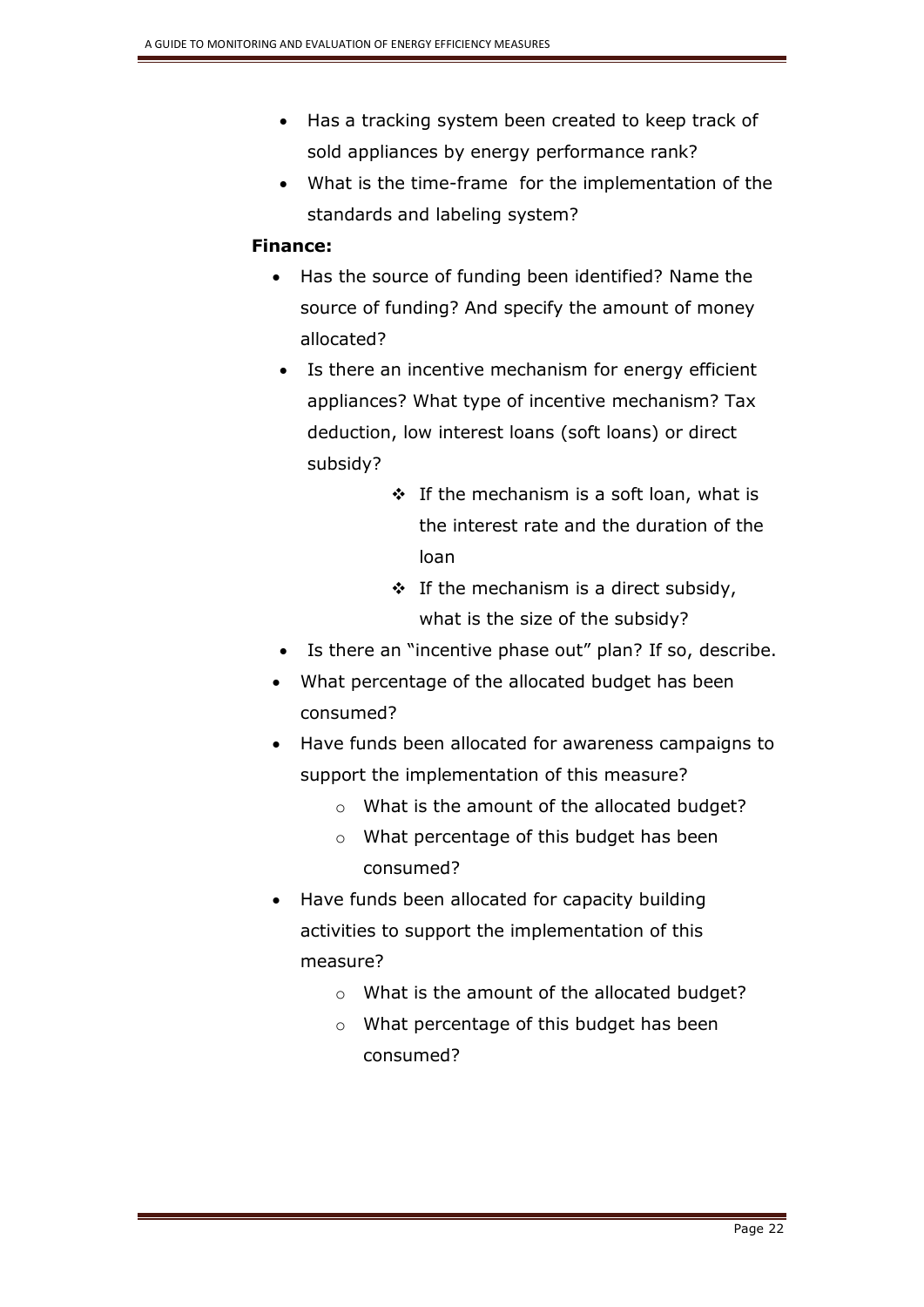## **Capacity building:**

- Is there a plan for capacity building in order to upgrade the technical knowledge in testing facilities and enforcement?
- Are there any capacity building measures provided to the manufacturers?
- Provide a brief description of the capacity building plan/plans.

## **Regulations:**

- Is participation in the S&L system voluntary, mandatory?
- Do any legal documents regarding implementation of the measure and/or enforcement exist?
- Has the MEPS been developed for the appliances targeted in this measure?
- Is there a plan to pass regulation to ban the importation of un-labeled household appliances targeted in the measure?

# **Impact questionnaire:**

In order to assure funding and have the public's support for energy efficiency programs reliable evidence of energy and financial saving as well as  $CO<sub>2</sub>$  emission reduction is essential and the impact questionnaire aims to provide that.

## **Energy savings:**

- What is the average annual energy consumption of targeted appliances before the implementation of the measure?
- How many labeled appliances have been sold since the implementation of the measure? What is the number and average annual energy consumption of these sold appliances by rank?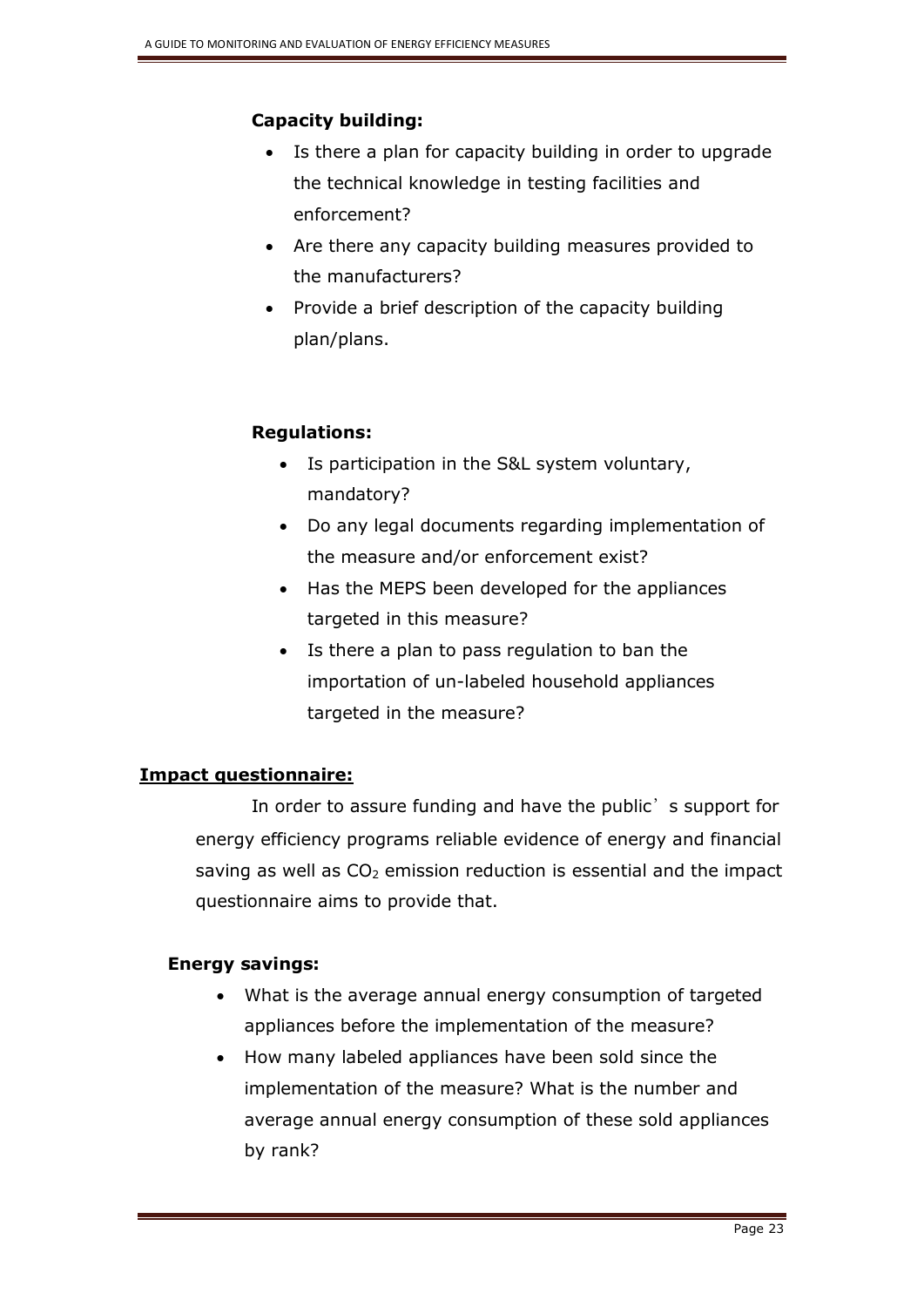## **Financial savings:**

- What is the amount of financial savings?
- Did the measure achieve the expected savings? (i.e. the savings earned after restoring the capital spent in the project).

## **Market questionnaires:**

## **Market transformation:**

- Did the market share of energy efficient appliances increase as a result of the measure? By how much?
	- o What was the market share of energy efficient appliances before the implementation of the measure?
	- o What is the market share of energy efficient appliances after the implementation of the measure?
- Did local manufacturing of energy efficient appliances increase as a result of the implementation of this measure?
	- o What was the number of factories involved in the production of energy efficient appliances before the implementation of this measure?
	- o What is the number of factories involved in the production of energy efficient appliances after the implementation of this measure?

## **Survey:**

 Has a survey been conducted to evaluate the market transformation towards the energy efficient appliances?

## **Calculations:**

The main approach when it comes to calculating energy savings out of using efficient appliances is the bottom-up **BU** formula which calculates the total energy savings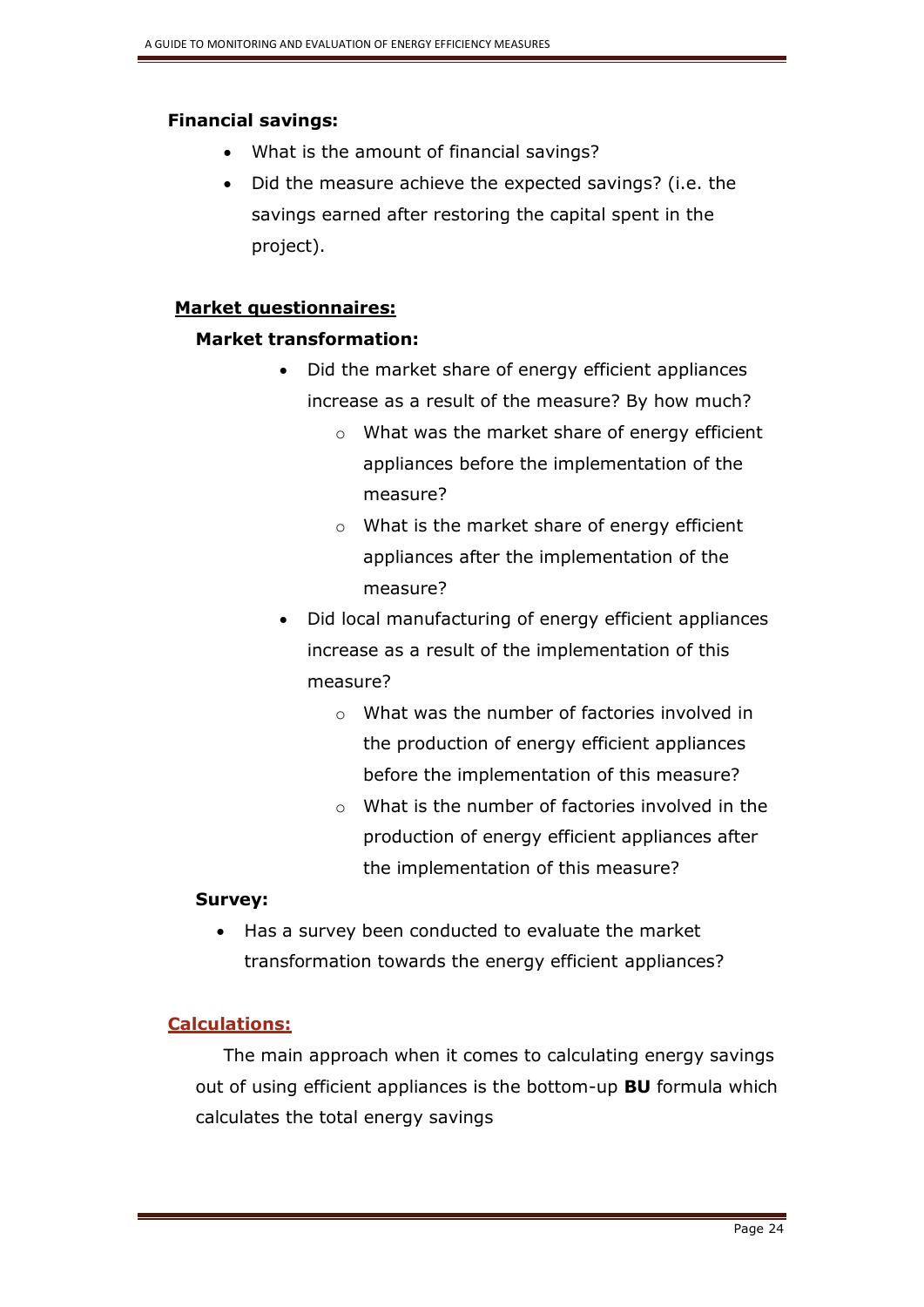## **BU:**

The total annual energy savings per appliance type in [KWh/year], Which is the difference between the annual energy consumption of the reference year stock average and the annual energy consumption of the efficient appliances sold or installed multiplied by the number of energy efficient appliances units sold or installed.

 $TES_{S\&L} = AEC_{REFann} \times N_{S\&L} - TAEC_{EFann}$ 

 $TAEC_{E\text{Eapp}} = (AEC_A \times N_A + AEC_B \times N_B + \cdots)$ 

## **First equation:**

 $TES_{S\&L}$  = Total energy savings out of using efficient appliances  $AEC_{REFapp}$ ,  $TAEC_{EEapp}$  = Average annual energy consumption of the appliance stoke in the reference year and the energy efficient appliance in the market.

 $N_{S\&L}$  = The number of energy efficient appliances units sold or installed.

## **Second equation:**

 $TAEC_{E\text{E}amp} \equiv$  The total energy consumption for the labeled appliances.

 $AEC_{AI}$ ,  $AEC_B$  = Annual energy consumption of the A or B labeled appliance.

 $N_A$ ,  $N_B \equiv$  Number of A, B raked appliance respectively.

## **Example:**

The examples were based on random household appliance to illustrate the use of the equation

## **Assumptions:**

 $AEC_{2011Hd} = 1300$  kWh/year  $N_{S.81} = 1800$  *= 800 kWh/ year*  $N_A = 1000$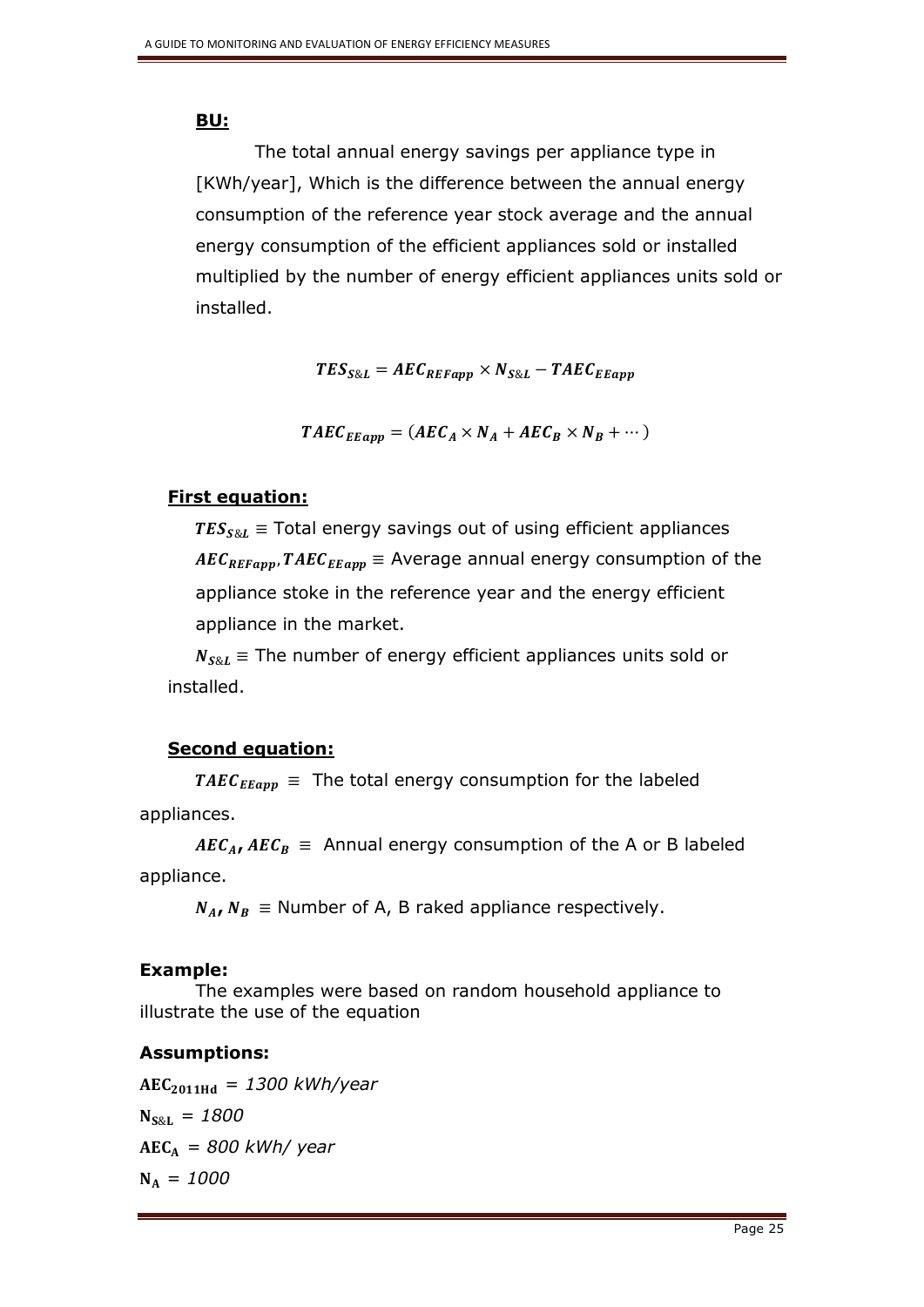$$
AEC_B = 1000 \, kWh/year
$$

$$
N_B = 800
$$

 $TES_{S\&L} = AEC_{2011Hd} \times N_{S\&L} - TAEC_{EEapp}$  $TAEC_{E\text{Eann}} = (AEC_A \times N_A + AEC_B \times N_B + \cdots)$  $TAEC_{EFann} = (800 \times 1000 + 1000 \times 800)$  $TAEC_{E\text{Eapp}} = 1.6 \times 10^6 \text{ kWh}$  $TES_{S\&L} = 1300 \, kWh \times 1800 - (1.6 \times 10^{6} \, kWh)$  $TES_{S&L} = .74 GWh$ 

## **4.4 Street lighting**

#### **Introduction:**

Unnecessary yearly costs imposed by old inefficient street lighting installations could be reduced to approximately 60% simply by utilizing today's technology. Meanwhile in the Arab region we can fairly say that the majority of street lighting facilities are outdated thus highly inefficient which indicates a room for improvement.

Energy savings out of upgrading street lighting depends entirely on the underlying technology. Therefore, technology chosen should be based on good analyses.

## **Questionnaires:**

The questionnaire is divided into three key sections, which are process, impact and market evaluation questions. Each section contains a sub unit targeting a specific concern.

#### **Process questionnaires:**

This section aims to evaluate the measure's progress from design to implementation.

## **Implementation plan:**

- Has the area for the intervention been selected?
- Is the area selected for this measure connected to the grid? What is the current situation with the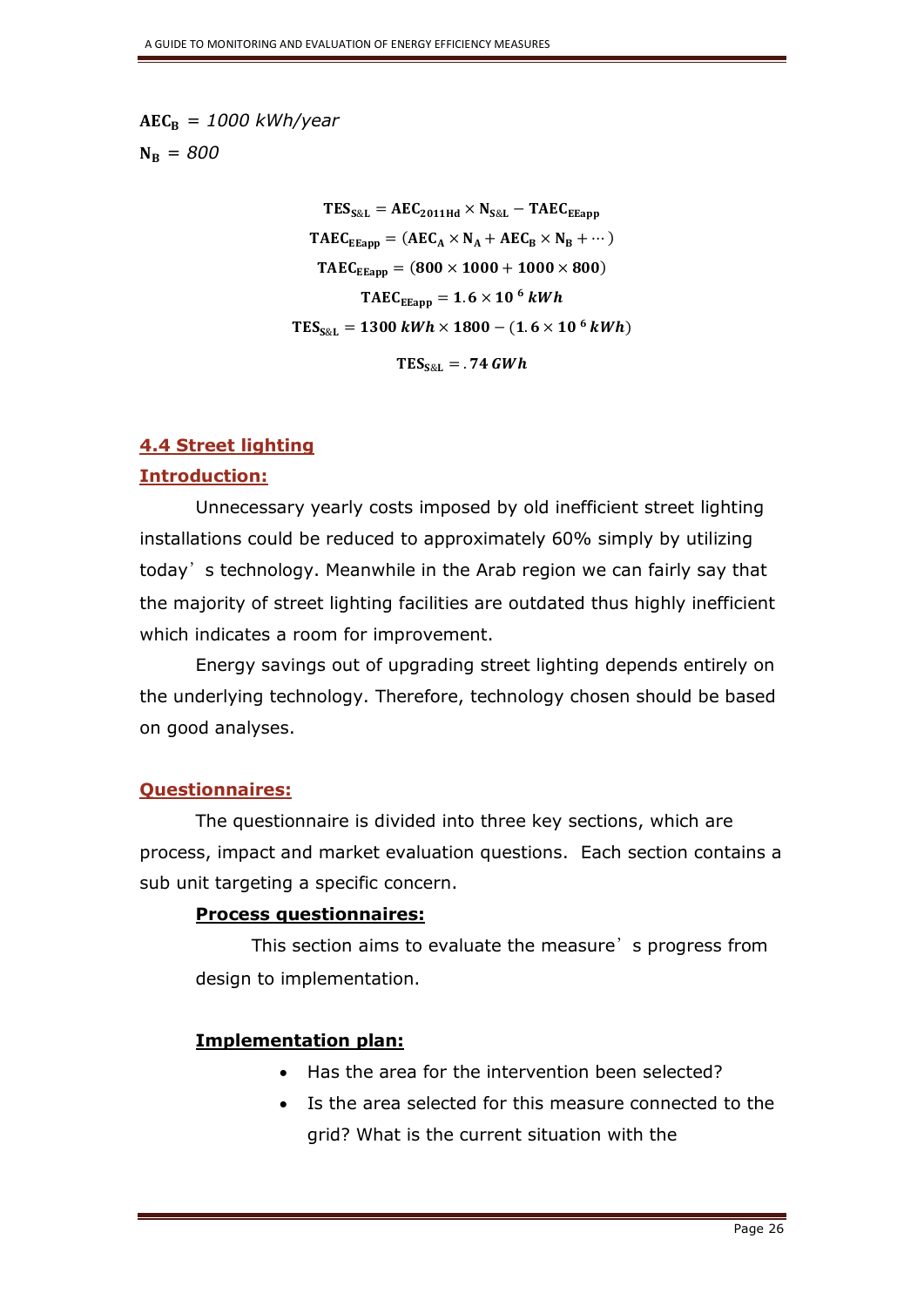contractors? Is the measure still at the competitive bidding or at negotiation stage?

- What is the planned approach for the implementation of this measure?
	- $\triangleright$  The most commonly used approaches are replacement and installation.
- What is type of technology will be used? Installation of photo-sensor devices, installation of PV powered bulbs, or replacement with efficient high pressure sodium lamps?
- Please provide a brief description of the implementation plan for the selected approach.
- Has there been any modification in the plan?
- What is the targeted amount of bulbs to be upgraded/ replaced or installed?
- How many bulbs have been replaced or installed?

## **Finance:**

- Has the source of funding been identified? Name the source of funding? And specify the amount of money allocated?
- What percentage of the allocated budget has been consumed?
- Have funds been allocated for capacity building activities to support the implementation of this measure?
	- o What is the amount of the allocated budget?
	- o What percentage of this budget has been consumed?

## **Capacity building:**

• Is there a plan for capacity building in order to develop a technical knowledge about installation and maintenance of the upgraded lighting system?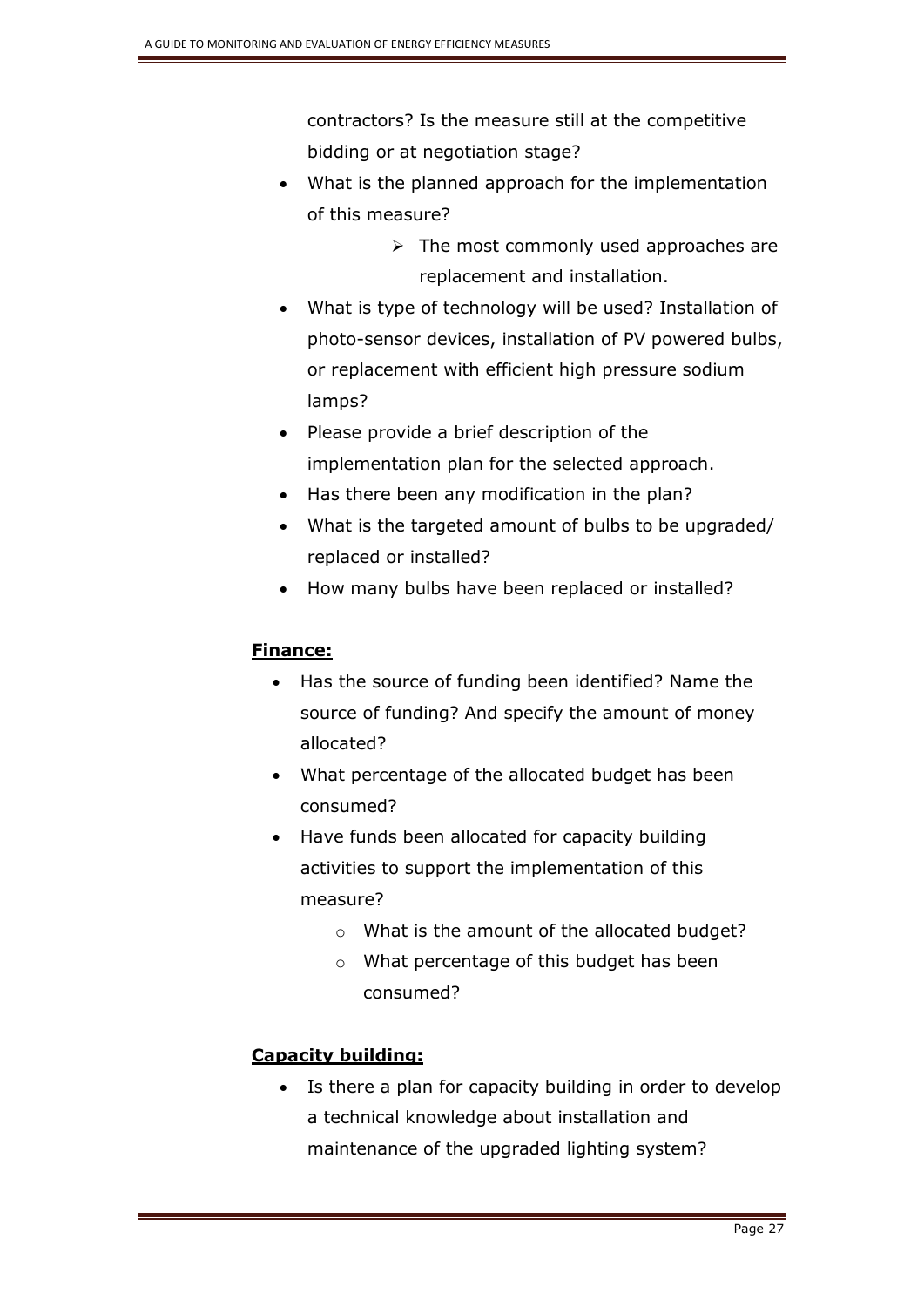- Kindly provide a brief description of the capacity building plan.
- What is the current status of capacity building?

## **Regulations:**

- Has there been any adaptation of a new street lighting code? If so kindly provide a brief description of the code.
- Does any legal document exist regarding the enforcement of the implementation?

## **Impact questionnaire:**

In order to assure funding and have the public's support for energy efficiency programs reliable evidence of energy saving and emission reduction is essential and the impact questionnaire aims to provide that

## **Calculating energy savings:**

- What is the power rating of the replaced bulbs?
- What is the power rating of the replacement bulbs?
- What are the average hours of operations for street lighting?
- What are the average hours of operation after using a photo sensor?
- What is the current number of lamps underwent the procedure?

## **Other savings:**

- What is the amount of financial savings?
- Did the procedure meet the expected savings?
	- $\triangleright$  I.e. the savings earned after restoring the capital spent in the project.
- What is the percentage of the reduced  $\cos$  emissions?
- What is the percentage of the peak hours load reduction out of implementing this measure?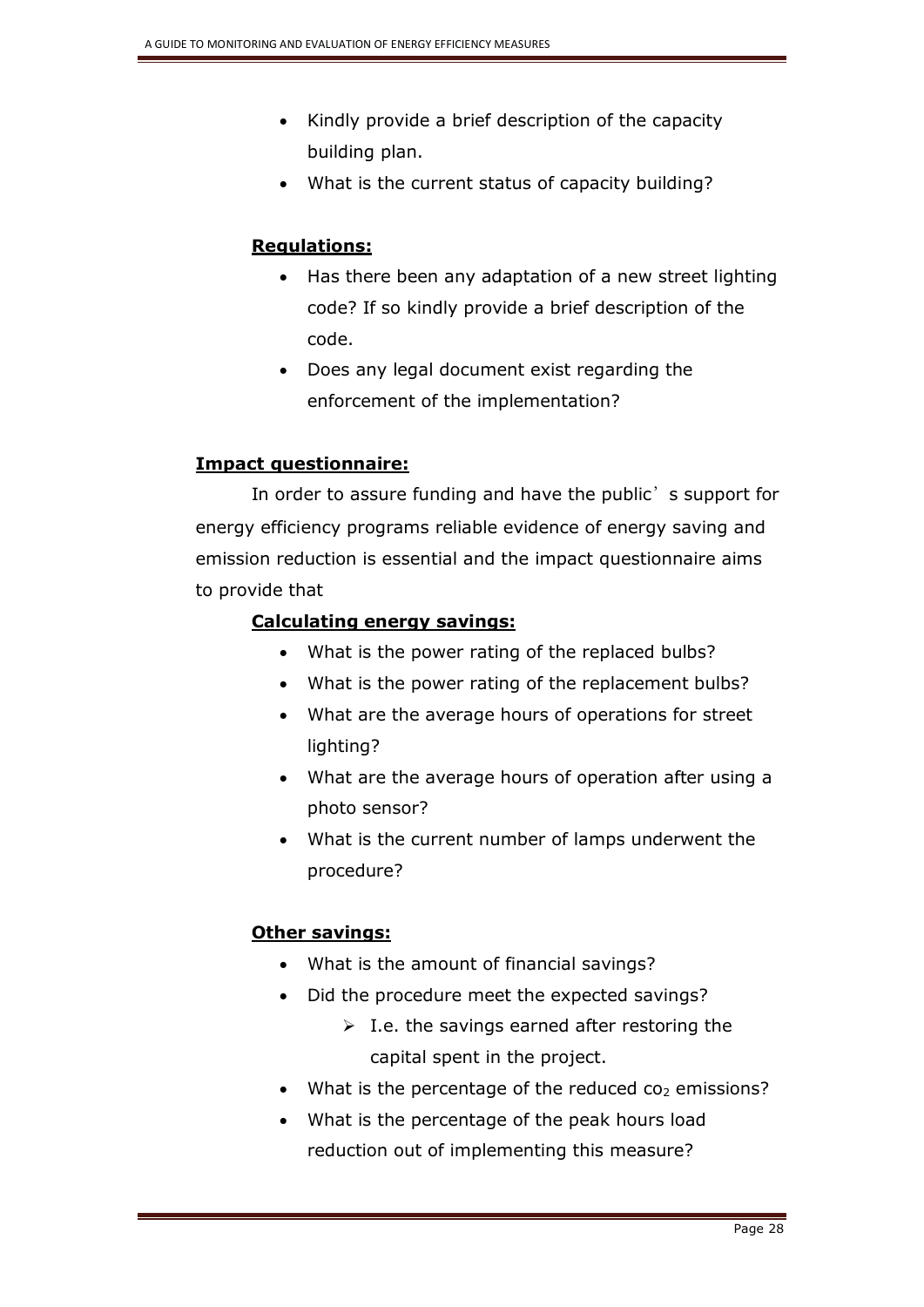#### **Market:**

 $\cdot$  the market section was not applicable in this stage of monitoring and evaluation due to the low and inconsistent demand, thou it could exist in the new or second NEEAPs.

## **Calculations:**

The calculation regarding this measure depends entirely on the underlying technology and the reduction of energy related to it.

## **In case of installation of new photo sensors PS:**

$$
TES_{SL_PS} = \left[\frac{P_{SL} \times \eta_h - P_{SL} \times \eta_{h_{PS}}}{1000}\right] \times N_{SL}
$$

## **Definitions:**

 $TES_{PS}$  = Total energy savings out of installing PS in

## [kWh\year].

 $[W]$ .

 $P_{SL}$  = Average power rating of existing street lighting bulbs in

 $\eta_h, \eta_{h_{PS}}$ = The average number of operation hours and the average number of hours of operation after installing the photo sensor respectively.

 $N_{SI}$  = The number of street lighting lamps that underwent the installations.

## **In case of using solar energy technology** PV**:**

$$
TES_{SL\_PV} = \left[\frac{P_{SL} \times \eta_h}{1000}\right] \times N_{SL}
$$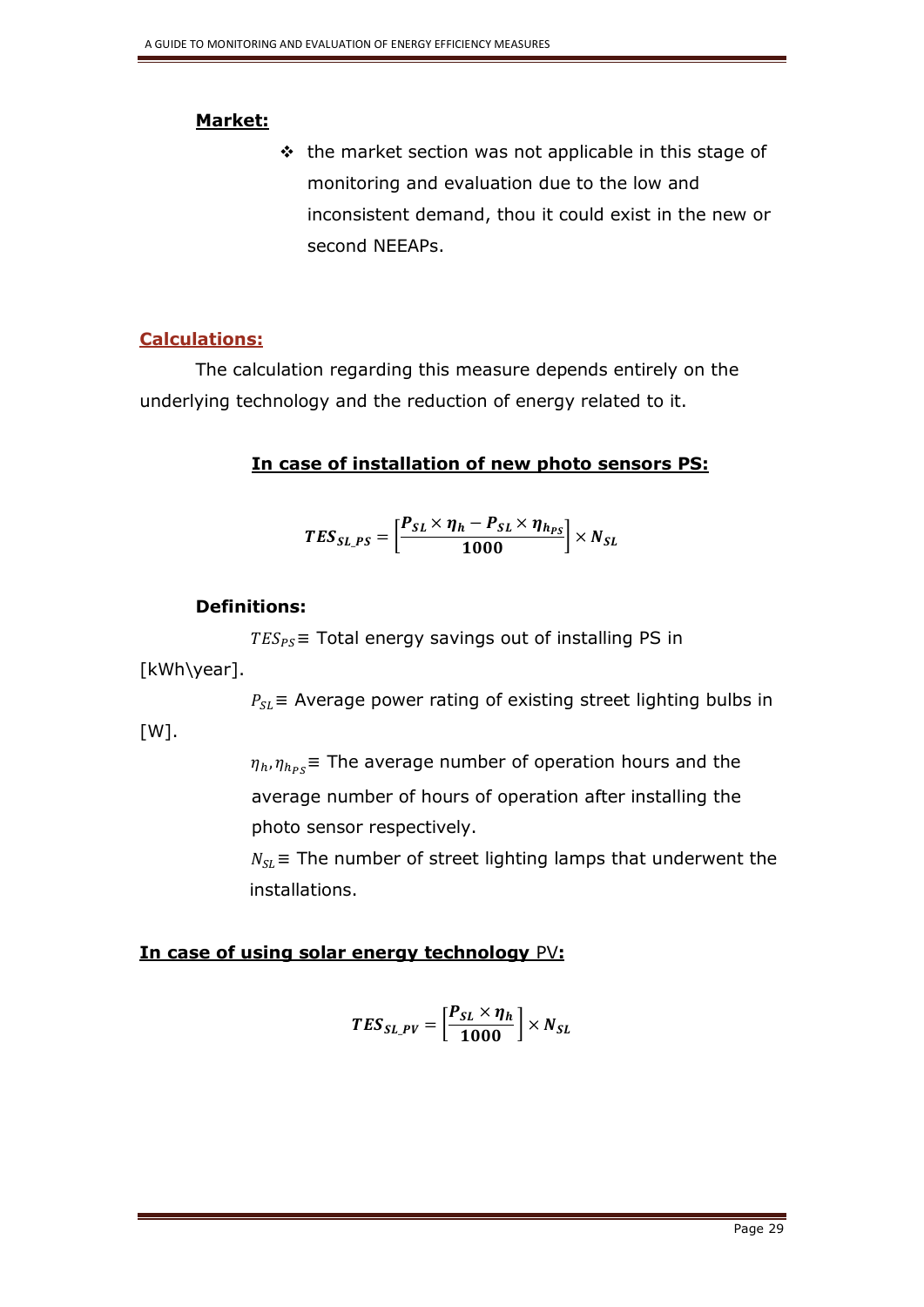## **Definitions:**

 $TES_{PV}$  = Total energy savings out of installing PV's in

[kWh\year].

 $P_{SL}$  = Average power required for the existing street lighting bulbs in [W].

 $\eta_h$  = The average number of operation hours.

 $N_{SL}$  = The number of street lighting lamps that underwent the installations.

## **In case of replacing inefficient lamps with more efficient ones :**

In the following example, High Pressure Sodium Lamp (HPSL) is selected as a more efficient lamp for demonstration purposes only.

$$
TES_{SL\_HPSL} = \left[\frac{(P_{SL} - P_{HPSL})}{1000}\right] \times \eta_h \times N_{SL}
$$

## **Definitions:**

 $TES_{HPSL}$  = Total energy savings out of installing HPSL in [kWh\year].

> $P_{SL}P_{HPSL}$  = Average power requirement for the old street lighting bulbs, the power required for the high pressure sodium lamps respectively in [W].

 $\eta_h$  = The average number of operation hours.

 $N_{SL}$  = The number of street lighting lamps that underwent the installations.

## **Example:**

**Given:**

 $P_{SI} = 400 W$  $P_{HPSL} = 100 W$ *Number of operation hours = 8 hours Number of efficient lamps installed = 1 million* 

$$
TES_{SL,HPSL} = \left[\frac{(P_{SL} - P_{HPSL})}{1000}\right] \times \eta_h \times N_{SL}
$$

$$
TES_{SL,HPSL} = \left[\frac{(400 - 100)}{1000}\right] \times 8 \times 365 \times 10^6
$$

$$
TES_{SL,HPSL} = 876 \text{ GWh}
$$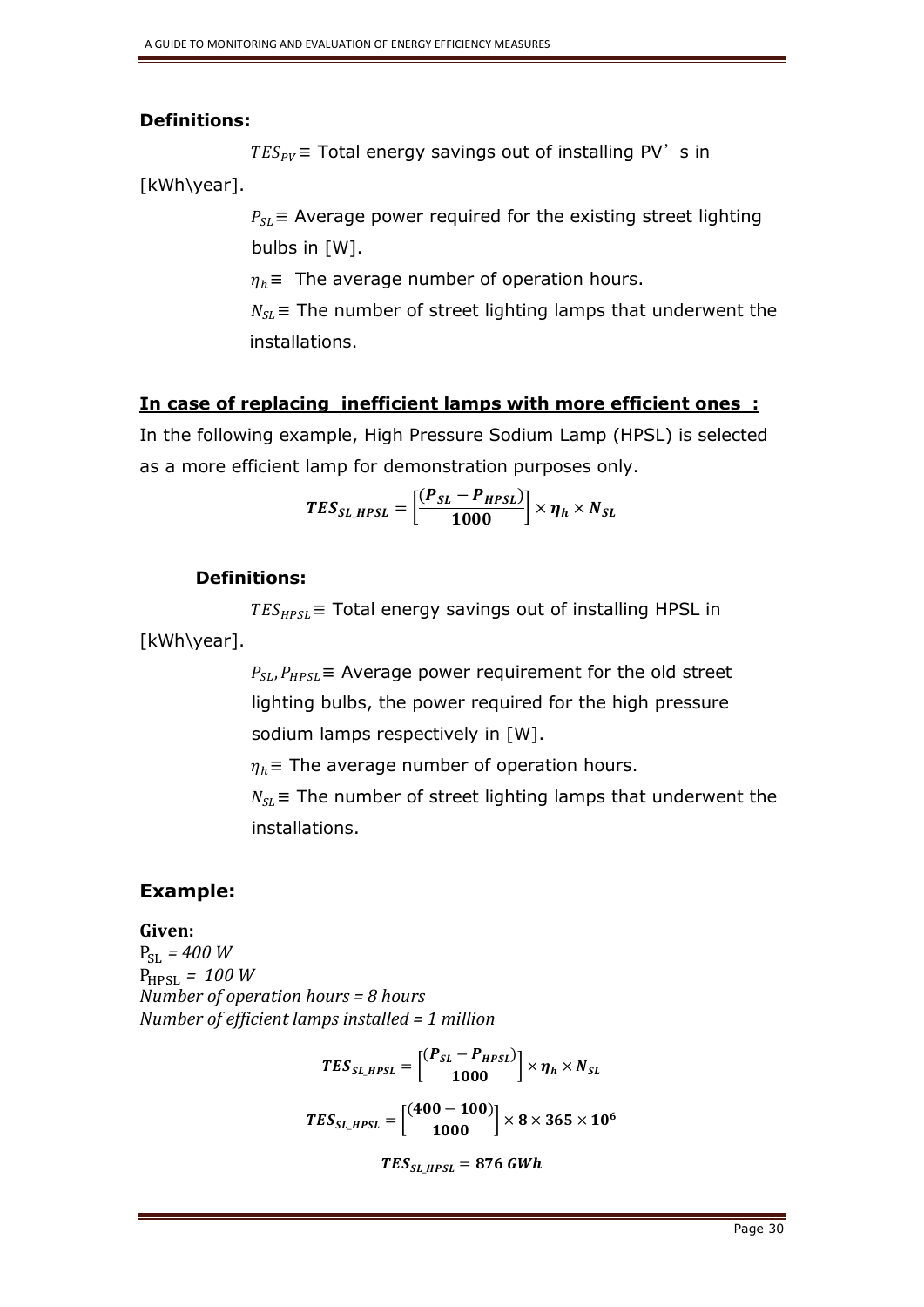# **Other Measures to consider**

The most common measures in the existing NEEAPs were covered in this methodology. Other measures such as building insulation and EE buildings, power factor corrections (in electrical networks, and industry) etc can be included in future versions of the methodology, which were not covered here.

# **Conclusion**

Monitoring and evaluation of measures is essential for determining the progress and effects of NEEAP measures. Market, impact and process evaluation are described in this document using examples of the most common measures, such as CFL, Street lighting and Solar Water Heaters.

In either case, monitoring and evaluation of measures should be considered from the very start during measure design, so as to accommodate for the type of data required for the evaluation phase, and also to allow an estimate of M&V program costs.

This methodology could also be used to test a measure before inserting it into a NEEAP. Answering the mentioned questions in advance will show the future concerns of the measure implementation and its share in achieving the NEEAP indicative target.

Therefore, the methodology will be a guiding document to the measures designer, executer and evaluator.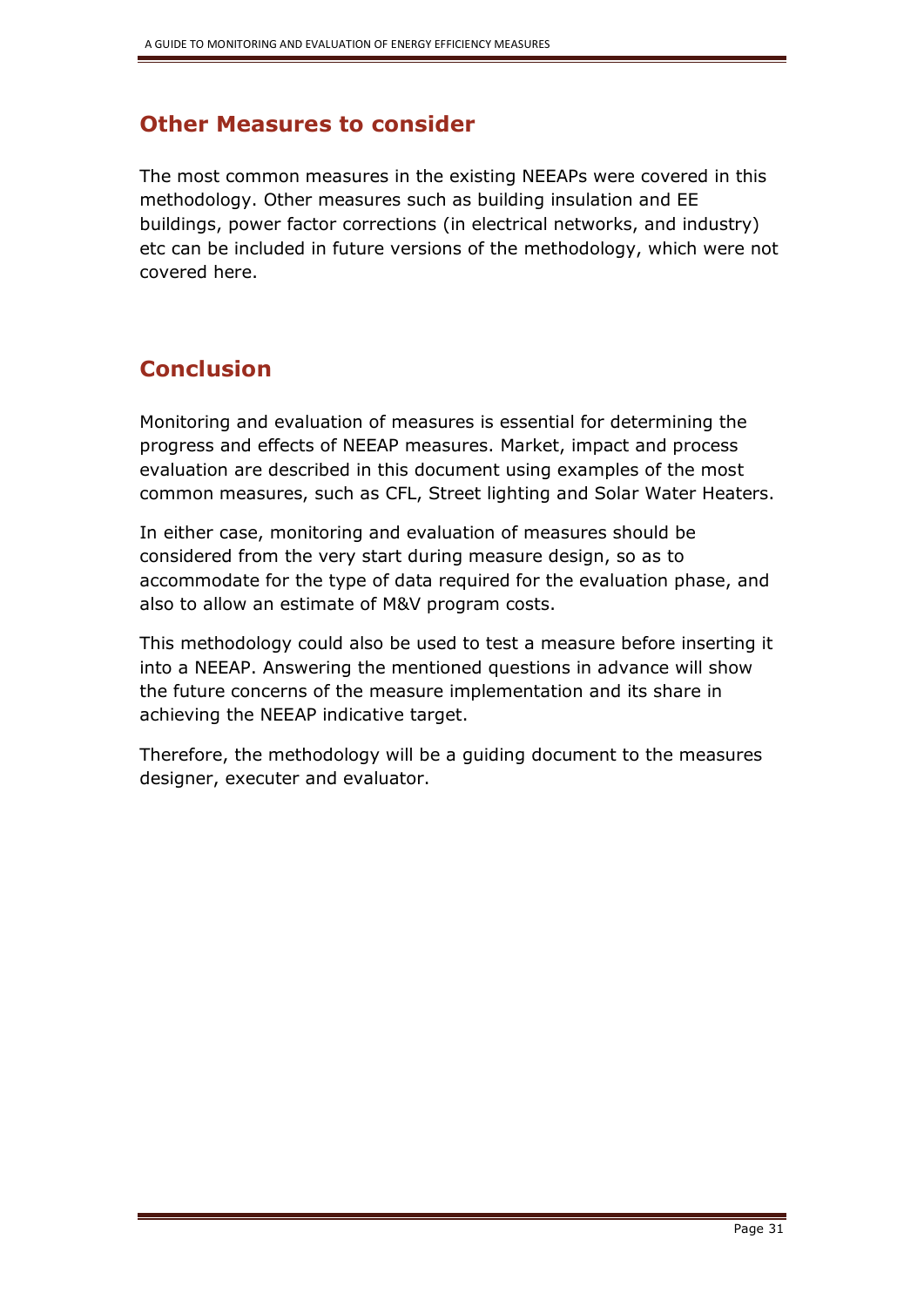# **References**

- Recommendation on measurement and verification methods in the framework of directive 2006/32/EC on the energy end-use efficiency and energy services. preliminary draft excerpt.2006
- Guide and template for the preparation of the second national energy efficiency action plans, draft version, October 2012.
- Monitoring and evaluation protocol for the field performance of LED street lighting technologies Prepared by Toronto Atmospheric Fund in partnership with Ontario Municipal Street Lighting Focus Group and Ontario Power Authority.2011.
- Guide for energy efficient street lighting installations, Guide 2007.
- International Experiences with the Promotion of Solar Water Heaters (SWH) at Householdlevel, written by Sebastian Hack, Supervised by: André Eckermann, October 2006.
- Promotion of renewable energies, international experiences with the promotion of solar water heater at household-level. Energies
- [http://energy.gov](http://energy.gov/)
- [http://www.aceee.org](http://www.aceee.org/)
- Energy Efficient Street Lighting,(epec) the information contained in this document has been compiled by EPEC [www.eib.org/epec](http://www.eib.org/epec)